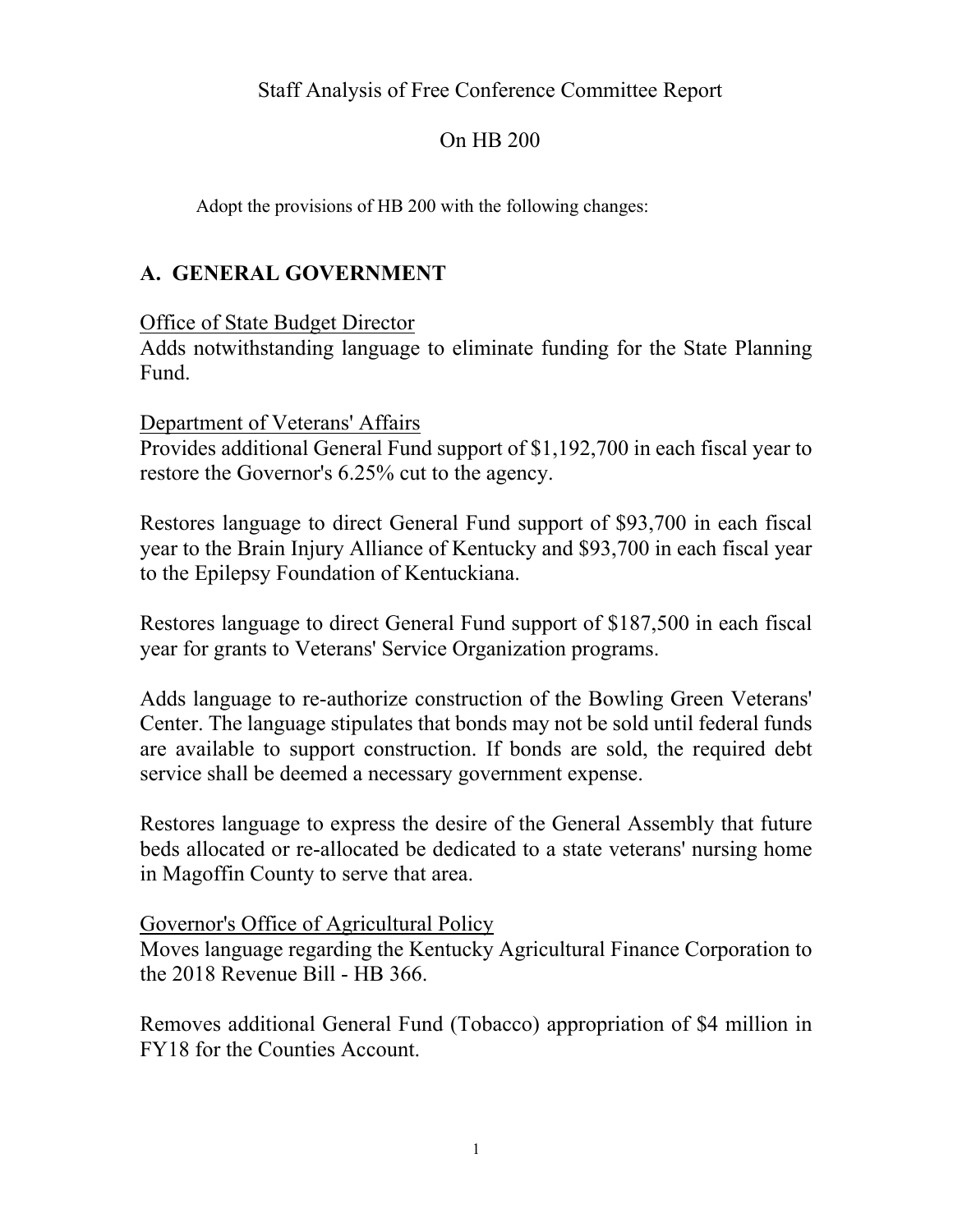Adds language directing General Fund (Tobacco) support of \$7 million in FY19 and \$6 million in FY20 to be used solely for grants to the State Fair Board for capital improvements to agricultural event space.

#### Kentucky Infrastructure Authority (KIA)

Moves language regarding the Administrative Fee on Infrastructure for Economic Development Fund Projects to the 2018 Revenue Bill - HB 366.

#### Department of Military Affairs

Restores language to direct General Fund support of \$335,000 in each fiscal year to Bluegrass Challenge Academy and \$335,000 in each fiscal year to the Appalachian Youth Challenge Academy.

#### Commission on Human Rights

Provides additional General Fund support of \$525,900 in each fiscal year to restore 31% of the baseline budget cuts.

#### Commission on Women

Adds notwithstanding language to eliminate funding for the Commission on Women.

#### Department for Local Government

Reduces General Fund appropriations by \$7.7 million in each fiscal year. Of that reduction, \$7.5 million is for transfers to the Kentucky Coal Fields Endowment, which are now made from the Local Government Economic Development Program at a reduced level, and \$200,000 is for administrative costs of the SOAR program.

Restores language to direct General Fund support of \$1,984,000 in each fiscal year for the Joint Funding Administration Program to support Area Development Districts.

Adds language to specify that the total \$1,984,000 appropriated to the Joint Funding Administration Program shall be distributed to the Area Development Districts in accordance with a formula. The formula allocates 70% of the total funding equally among the Area Development Districts, 20% of the total funding on the basis of population, and 10% of the total funding on the basis of number of jurisdictions served. The language allows Area Development Districts the flexibility to direct the Department for Local Government to allocate any portion of the last 10% of total funding to maximize federal awards.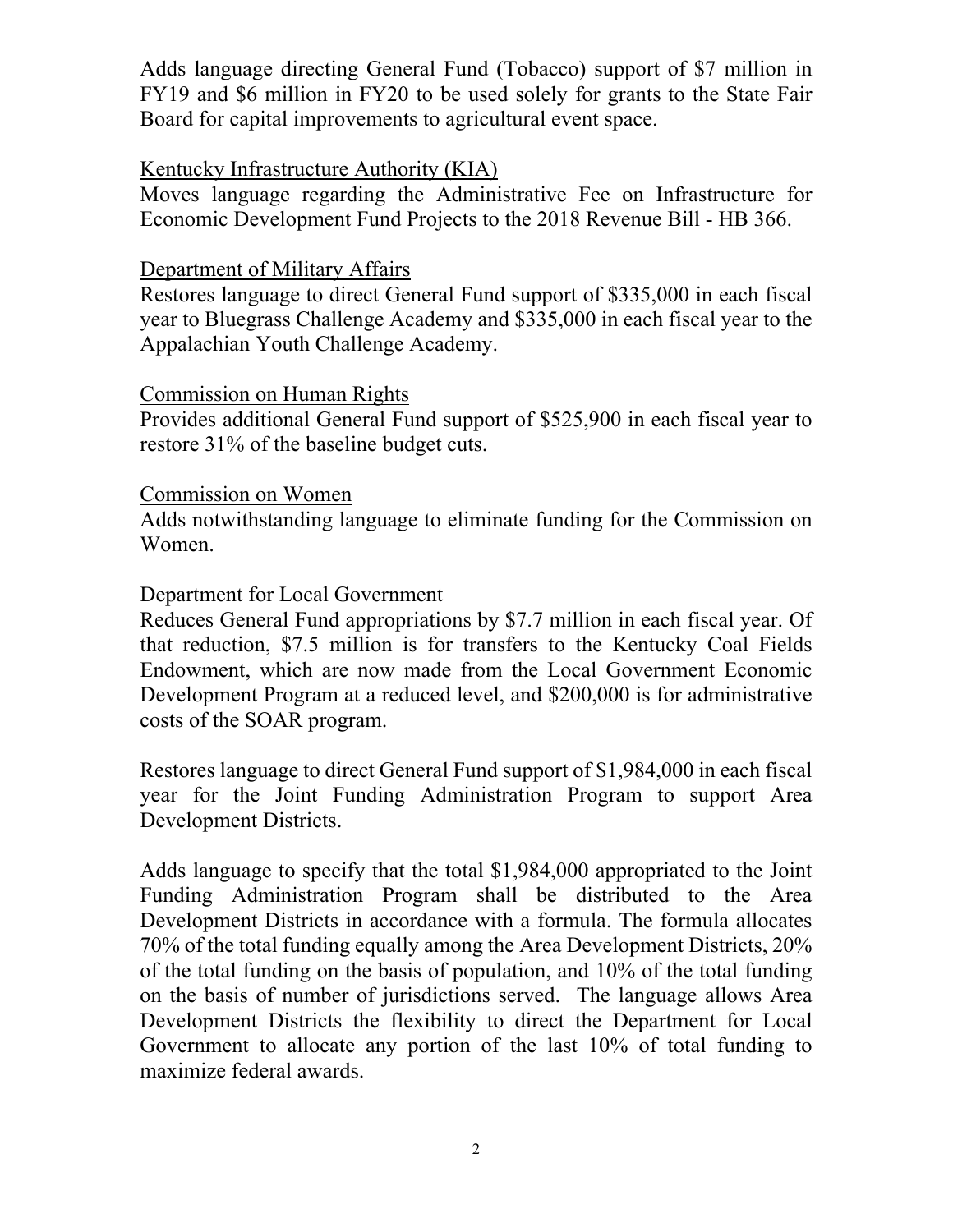Restores language to direct General Fund support of \$257,800 in each fiscal year to the Mary Kendall Homes and \$257,800 in each fiscal year to the Gateway Juvenile Diversion program.

Local Government Economic Assistance Fund (LGEAF) Reduces General Fund support by \$2,877,900 in FY19 and increases General Fund support by \$1,857,100 in FY20.

Adds language specifying that all mineral severance tax receipts directed to the Jefferson County Fiscal Court shall be used to support the Waterfront Botanical Gardens.

Local Government Economic Development Fund (LGEDF) Reduces General Fund support by \$13,250,000 in FY19 and \$12,250,000 in FY20.

The table below shows the primary differences between the Governor's Recommended Budget and the Conference Committee Report with respect to coal severance tax receipt appropriations over the biennium.

| <b>PROGRAM</b>                 | <b>GOVERNOR</b> | <b>CONFERENCE</b> |
|--------------------------------|-----------------|-------------------|
|                                |                 | <b>COMMITTEE</b>  |
| Osteopathic Scholarships       | 652,000         | 0                 |
| <b>Pharmacy Scholarships</b>   | 1,160,000       | 0                 |
| <b>Operation UNITE</b>         | 4,000,000       | 1,000,000         |
| <b>SOAR Administration</b>     | 400,000         |                   |
| Coal Fields Endowment          | 15,000,000      | 7,300,000         |
| <b>Robinson Scholars</b>       |                 | 1,000,000         |
| Engineering<br>Mining          | $\theta$        | 700,000           |
| Scholarships                   |                 |                   |
| (Unmined)<br>School<br>Support | $\theta$        | 10,087,800        |
| Minerals)                      |                 |                   |

Area Development Fund

Restores language to provide flexibility to the Area Development Districts to request approval to transfer funding between the Area Development Fund and the Joint Funding Agreement Program.

Executive Branch Ethics Commission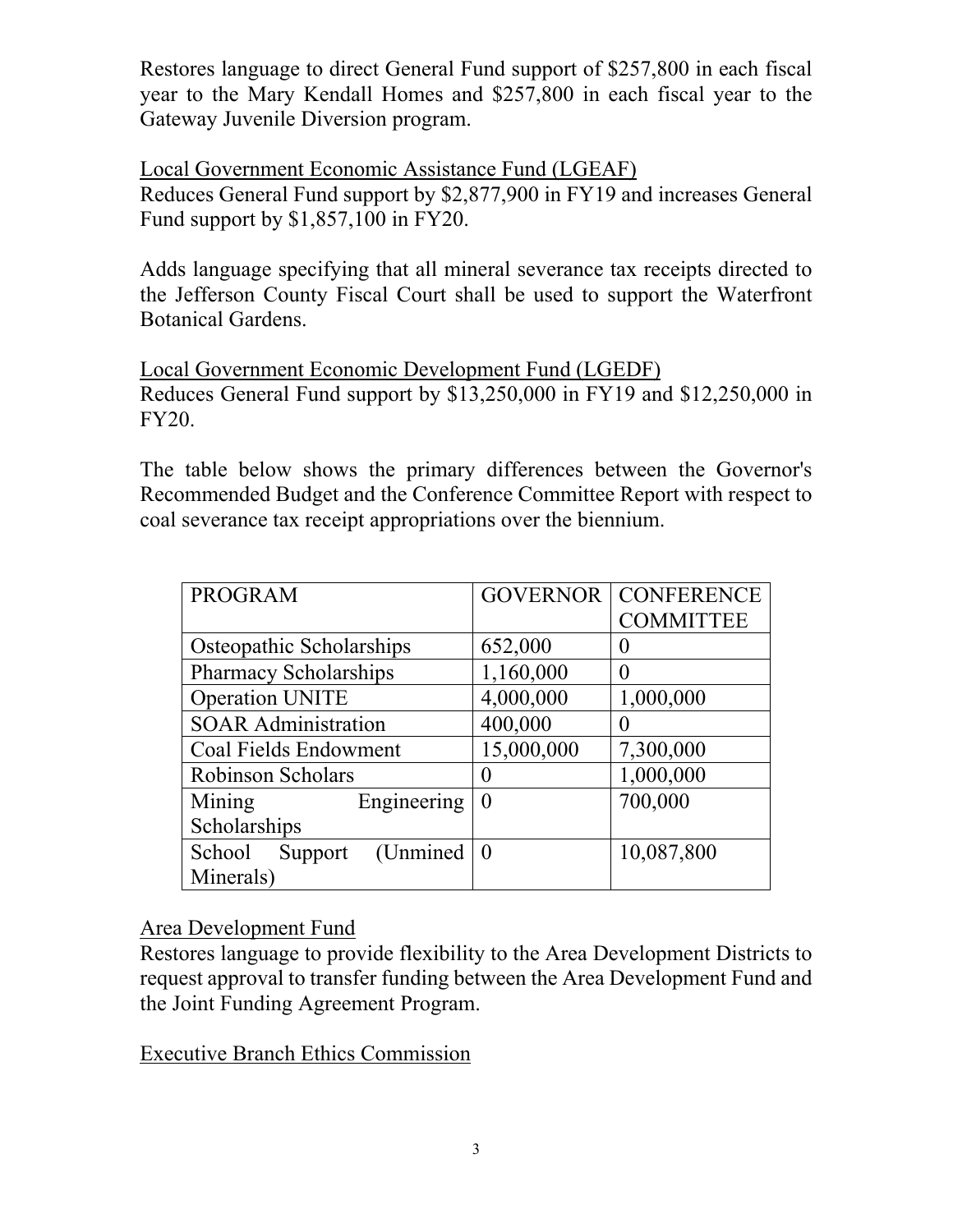Removes General Fund support of \$500,000 in each fiscal year that was added in the Governor's Recommended Budget for conducting reviews and investigations.

Removes language decreasing the Lobbyists Registration fee to \$199.

## Registry of Election Finance

Adds General Fund support of \$62,900 in each fiscal year for leased space costs and COT expenses.

### Attorney General

Moves language regarding the Child Victims' Trust Fund license plate to the 2018 Revenue Bill - HB 366.

Moves language regarding the use and disbursement of settlement funds to the 2018 Revenue Bill - HB 366.

Adds language to establish processes and restrictions for the use of contingency fee contracts subject to the provisions of KRS 45A.690 to 45A.725.

Restores language regarding the ability of state agencies to contract with the Office of the Attorney General for legal services.

Adds language specifying the disbursement of settlement funds from the Purdue Pharma settlement to Operation UNITE.

### Unified Prosecutorial System (UPS)

Adds language requiring UPS to submit an employment classification and status and wage and benefits determination report to the Interim Joint Committee on Appropriations and Revenue.

### Commonwealth's Attorneys

Removes General Fund support of \$1,529,300 in FY19 and \$1,600,200 in FY20 added in the Governor's Recommended Budget for additional prosecutors.

The conference committee concurs with the Governor and provides additional General Fund support of \$1,141,600 in FY19 and \$1,212,500 in FY20 to be used for the sole purpose of hiring additional prosecutors.

The conference committee concurs with the Governor and provides additional General Fund support of \$387,700 in each fiscal year and requires the funding to be expended on the Rocket Docket Program.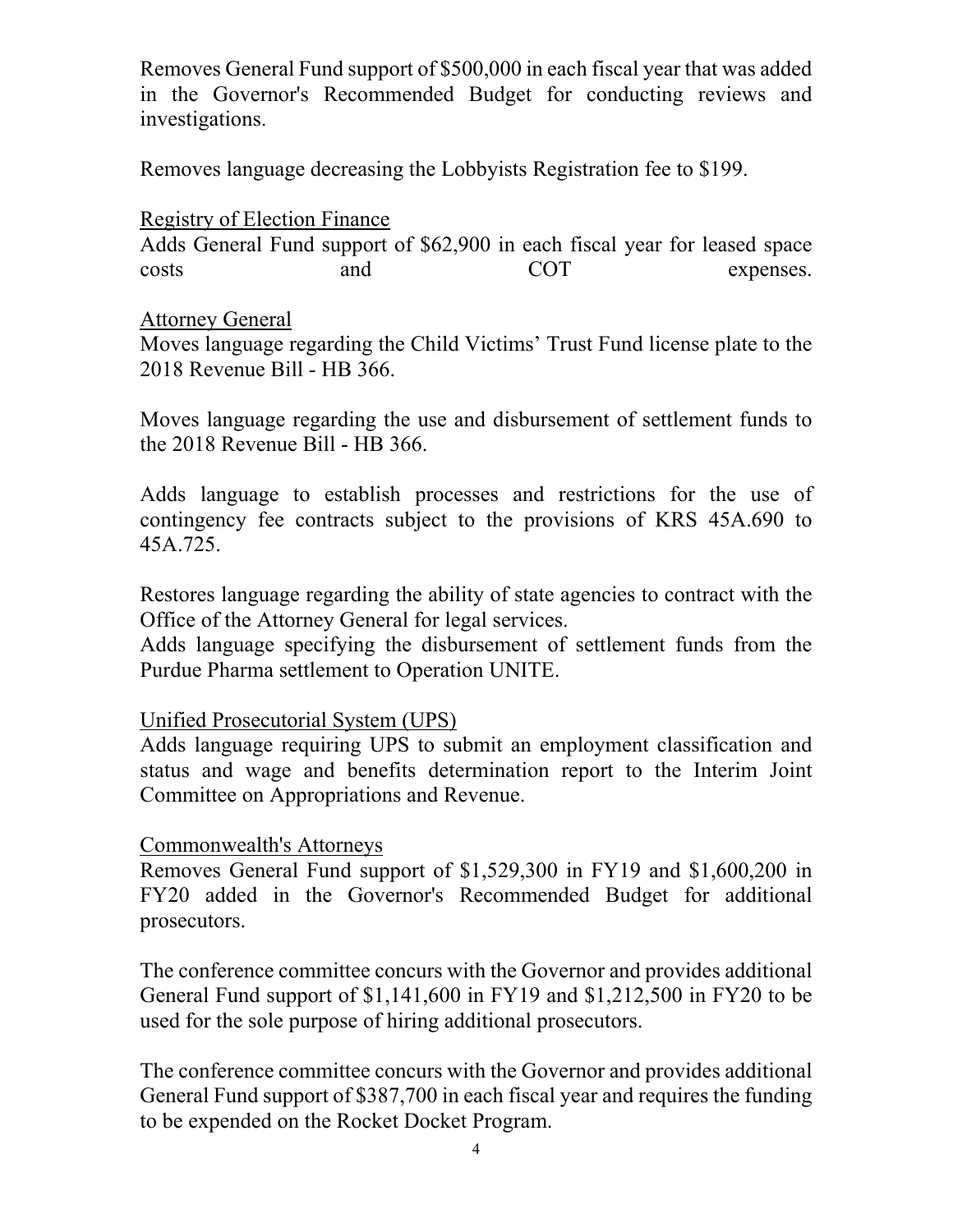#### County Attorneys

Removes General Fund support of \$2,323,800 in FY19 and \$2,425,800 in FY20 added in the Governor's Recommended Budget for additional prosecutors.

The conference committee concurs with the Governor and provides additional General Fund support of \$1,619,000 in FY19 and \$1,720,900 in FY20 to be used for the sole purpose of hiring additional prosecutors.

The conference committee concurs with the Governor and provides additional General Fund support of \$549,800 in each fiscal year and requires the funding to be expended on the Rocket Docket Program.

Adds notwithstanding language to reduce the monthly expense allowance to \$400 for County Attorneys.

#### Department of Agriculture

Removes \$198,300 in General Fund (Tobacco) support for Farms to Food Banks in the current fiscal year and reduces the support by \$100,000 in each fiscal year of the biennium.

Removes General Fund support of \$400,000 in each fiscal year for the Grape and Wine Council.

Adds \$300,000 of General Fund support in each fiscal year for County Fair Improvement Grants.

#### Auditor of Public Accounts

Moves language regarding the Charges for Federal, State, and Local Audits to the 2018 Revenue Bill - HB 366.

Adds an additional \$865,900 in FY19 and \$981,700 in FY20 in Restricted Funds to reflect a change in the 2018 Revenue Bill – House Bill 366 that would allow the Auditor of Public Accounts to receive reimbursements of up to 75% for audits of local governments.

### Personnel Board

Moves language regarding the Personnel Board Operating Assessment to the 2018 Revenue Bill - House Bill 366.

Kentucky Retirement Systems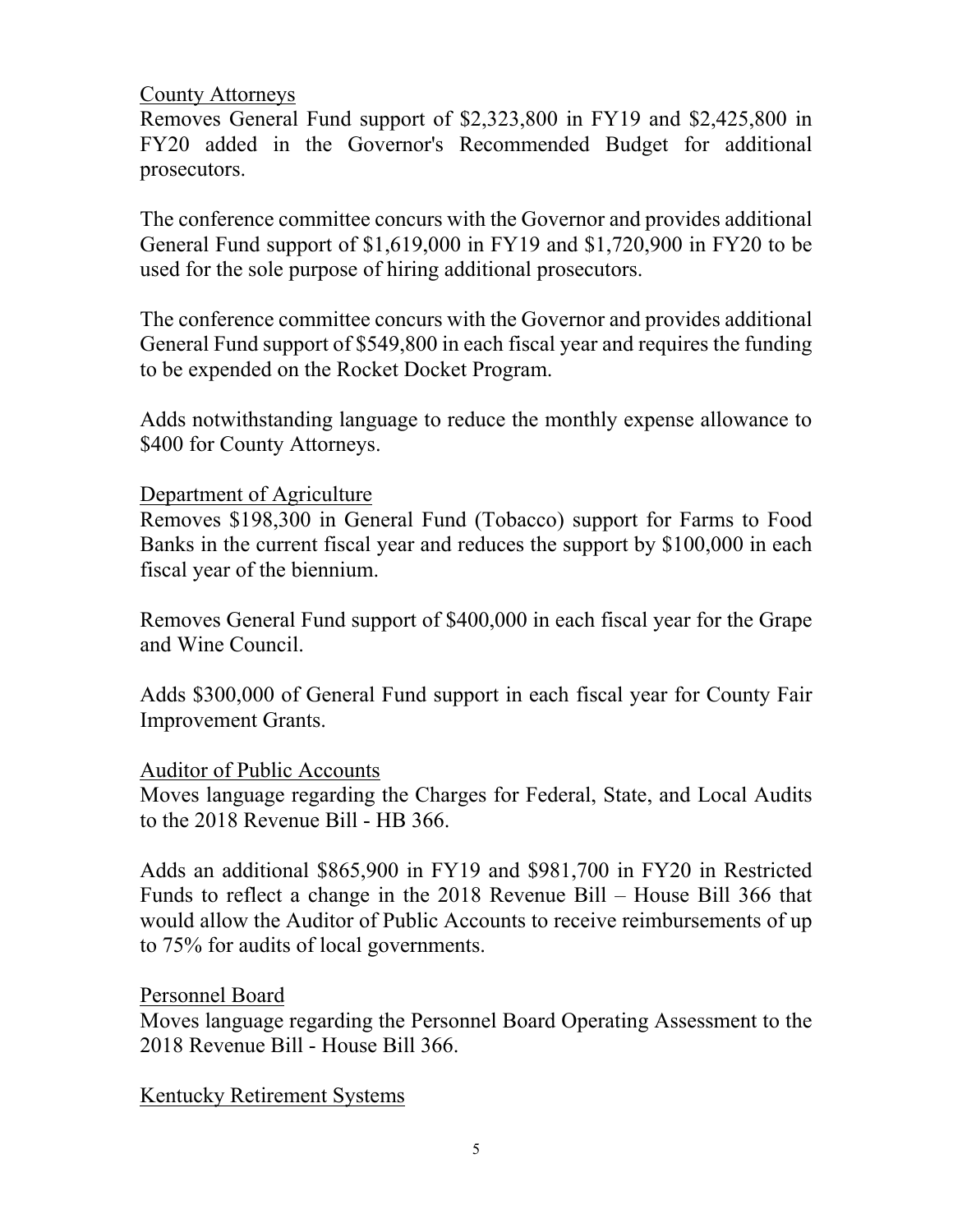Adds an additional \$1,086,200 in General Fund support in each fiscal year to be applied to the unfunded pension liability of the State Police Retirement System pension fund.

## Kentucky River Authority

Moves language regarding Water Withdrawal Fees to the 2018 Revenue Bill - HB 366.

## School Facilities Construction Commission

Increases General Fund support by \$612,300 in FY19 and \$1,224,600 in FY20 for debt service on \$15,263,000 in Bond Funds for Special Offers of Assistance:

- \$7,612,400 to Fort Thomas Schools for Johnson Elementary School
- \$7,650,300 to Menifee County Schools for Menifee Elementary **School**

Moves language regarding urgent needs school assistance reimbursements to the 2018 Revenue Bill – House Bill 366.

### Teachers' Retirement System

Adds General Fund support of \$59.5 million in FY19 to cover the cost of single coverage for members who have retired since July 1, 2010, but are not yet eligible for Medicare.

Adds language requiring the TRS Medical Insurance Fund to absorb the employer costs of single coverage in FY20 for members who have retired since July 1, 2010, but are not yet eligible for Medicare.

Adds language requiring TRS to calculate single coverage members' contributions in the same manner as in Plan Year 2018.

Amends language to clarify that the dependent subsidy for members who have retired but are under age 65 takes effect for Plan Year 2019 rather than FY19.

Adds language to require the employee contribution to the Medical Insurance Fund to remain the same in the 2018-2020 fiscal biennium.

## Appropriations Not Otherwise Classified

The Conference Committee concurred with the Governor to provide additional General Fund support of \$9.5 million in each fiscal year to reduce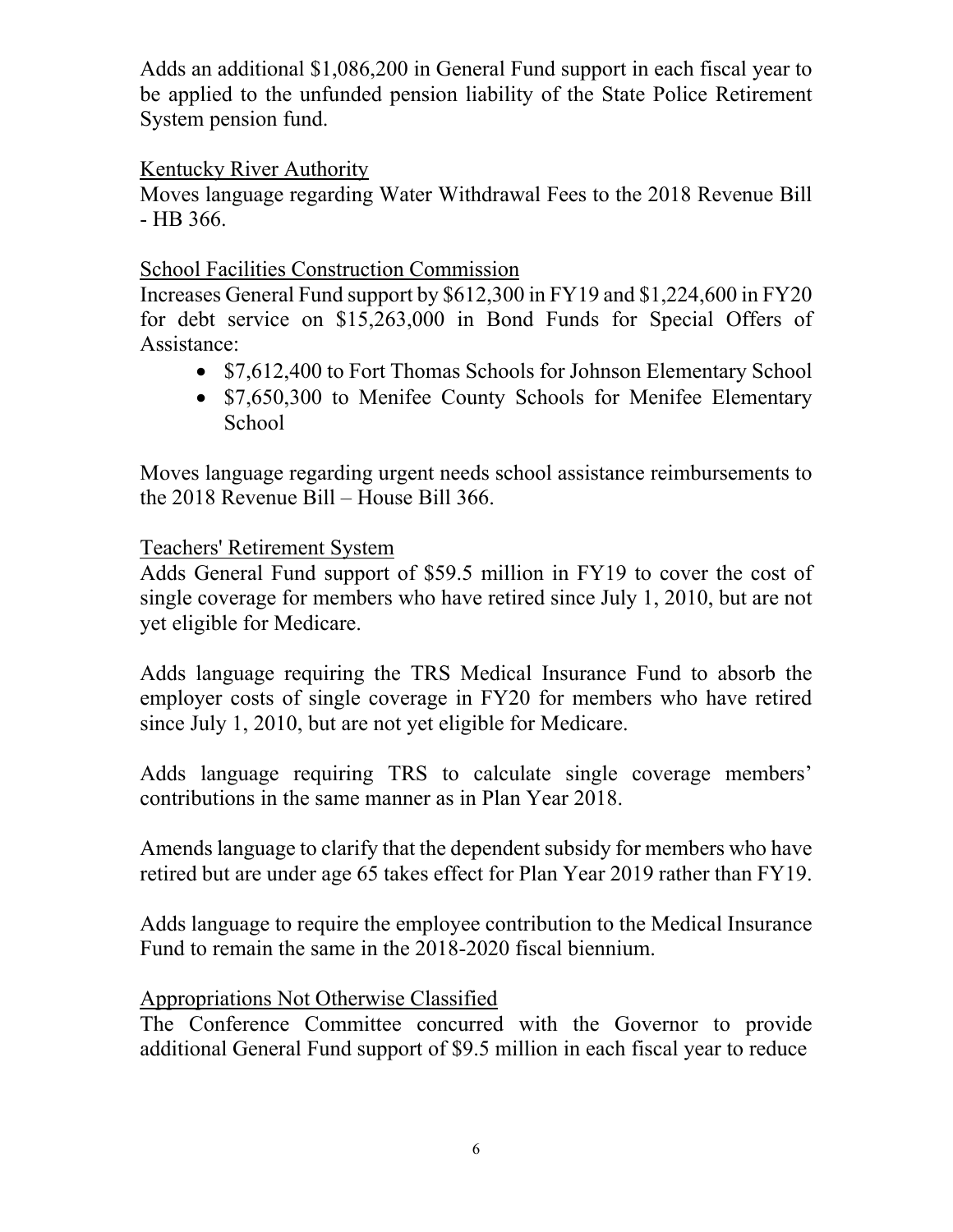the use of necessary government expenses spending authority for the Guardian ad litem program.

Kentucky Communications Network Authority Removes General Fund support of \$2,820,200 in FY18, \$33,387,400 in FY19, and \$34,268,300 in FY20.

Adds language to provide necessary government expense spending authority to support availability payments and operating expenses in amounts not to exceed \$2,820,200 in FY18, \$33,387,400 in FY19, and \$34,268,300 in FY20.

# **B. ECONOMIC DEVELOPMENT CABINET**

Restores language to allow Restricted Funds to be expended for additional Bluegrass State Skills Corporation training grants.

Reduces \$2 million of the additional \$4 million in General Fund support in each fiscal year that the Governor recommended for Bluegrass State Skills Corporation training grants.

Removes \$150,000 from the baseline General Fund support in each fiscal year for waterfront development in northern Kentucky.

Removes \$420,000 from the baseline General Fund support in each fiscal year for the Louisville Waterfront Development Corporation.

Removes language and General Fund support totaling \$5,112,300 in each fiscal year for the Science and Technology Program. The General Fund support is restored within the Council on Postsecondary Education appropriation unit.

Removes bond authority and associated debt service (FY20 - \$939,000) for \$21 million in bond funds for the Economic Development bond pools.

Adds language to allow Economic Development to use unobligated or uncommitted bonds that have been previously authorized for economic development projects.

# **C. DEPARTMENT OF EDUCATION**

Support Education Excellence in Kentucky (SEEK) Program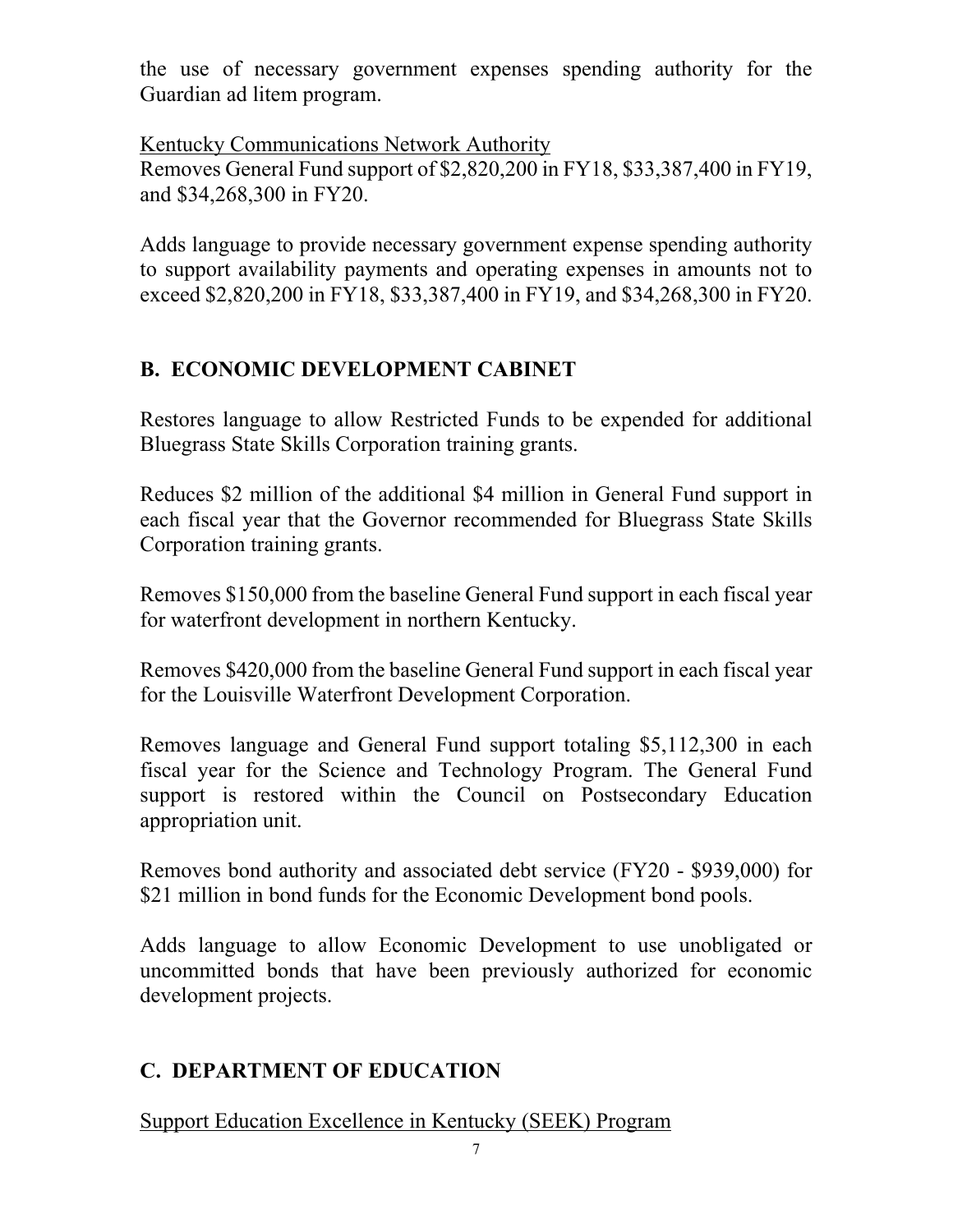Increases the SEEK Base Per-Pupil amount to \$4,000 in each fiscal year by increasing Base SEEK by \$14,301,000 in FY19 and \$14,199,900 in FY20 and increasing Tier I by \$765,600 in FY19 and \$752,000 in FY20.

Amends language to reduce the required SEEK lapse by \$7 million at the close of FY18, and to require any excess SEEK funding at the end of FY19 and FY20 to be re-allocated to SEEK Transportation in the same fiscal year.

Increases General Fund support for SEEK Transportation by \$127,806,100 in each fiscal year.

Increases General Fund support for the SEEK Employer Match by \$11,803,200 in FY19 and \$3,159,600 in FY20 to fully fund retiree health insurance contributions.

Amends language to clarify that the salary supplement for Nationally Board Certified Teachers is for public school teachers, and shall be pro rata reduced if the appropriation is insufficient to fully fund the supplement.

Moves language regarding the final SEEK calculation to the 2018 Revenue Bill – House Bill 366.

Increases General Fund support for recallable nickels by \$2,251,200 in FY19 and \$2,195,400 in FY20 to provide 25% equalization to districts that levied a recallable nickel in calendar years 2017 and 2018.

Adds language stating the General Assembly's intent to follow statutory requirements and not equalize new recallable nickels going forward.

Deletes redundant language requiring the number of instructional days.

Amends language regarding the hold-harmless guarantee to state that holdharmless districts will not take part in any pro rata reduction if the SEEK appropriation is insufficient.

Restores language to state that districts providing education services to the Youth Challenge Academies will receive their funding through Military Affairs rather than the SEEK program.

Adds language to allow local school districts to apply to the Commissioner of Education to transfer up to 25% of their available capital funds for operating expenses in FY19.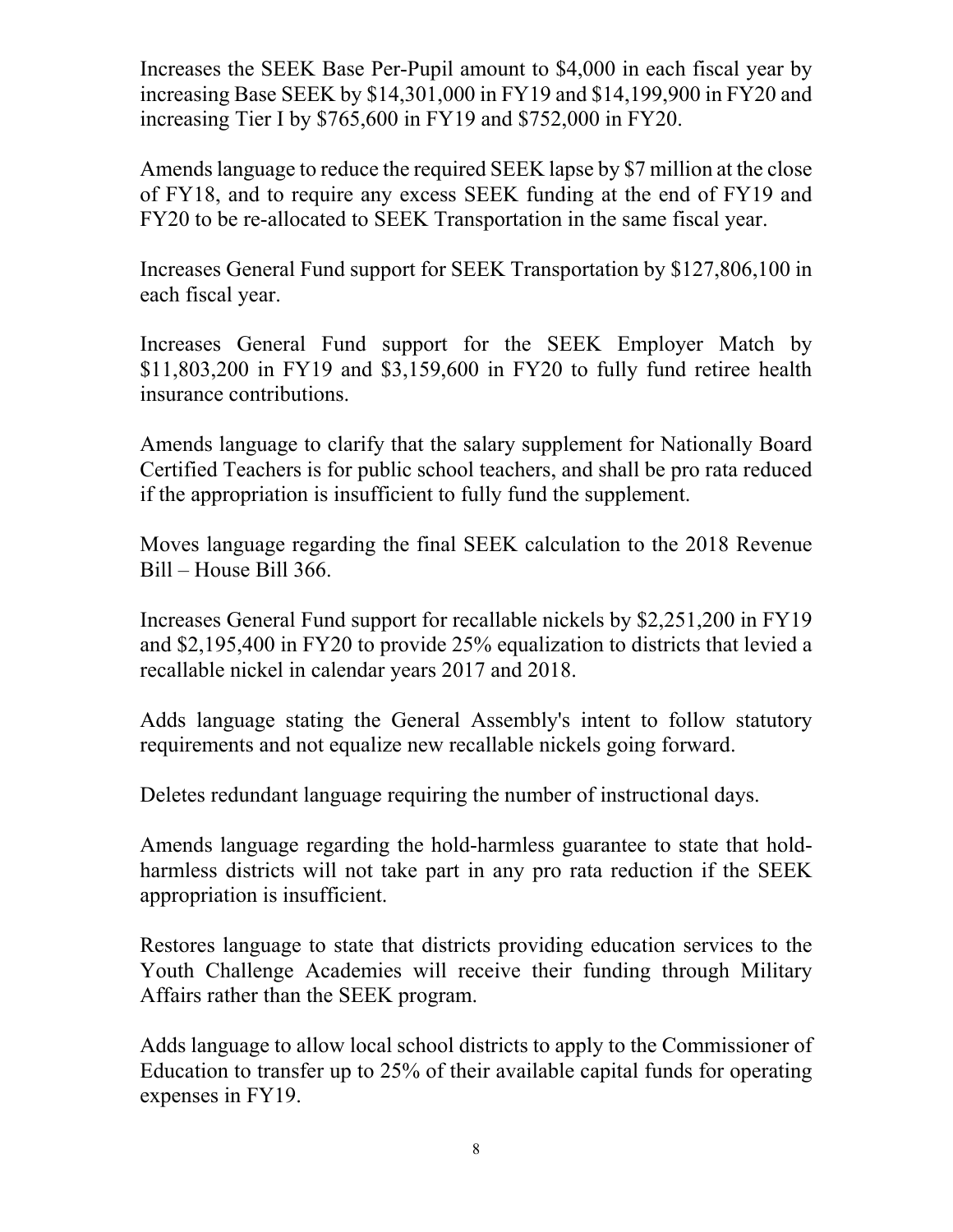Adds General Fund support of \$10,087,800 in FY19 to help 31 school districts offset the reduction in local revenues caused by the lowered assessment of unmined coal.

Adds language to provide \$7 million in FY18 for the Emergency Revolving School Loan Fund Account and detail the loans that may be made from that account to help local school districts facing extraordinary financial circumstances.

## Operations and Support Services

Restores language to identify \$492,300 in General Fund support in each fiscal year for the Blind/Deaf Residential Travel Program.

Adds General Fund support of \$137,600 in each fiscal year for the School Food Services Program to fully leverage Federal Funds, and restores language to identify a total of \$3,555,900 in General Fund support in each fiscal year.

Removes General Fund support of \$1,275,000 in each fiscal year for the Kentucky Facilities and Inventory Classification System and restores language to identify the remaining \$600,000 in each fiscal year and direct the production of a report on all school buildings in the state.

Adds \$1 million in General Fund support in each fiscal year to pay the costs of Advanced Placement and International Baccalaureate testing for students who are eligible for free or reduced-price meals.

Adds \$1.75 million in General Fund support in each fiscal year for School Technology in Coal Counties (DataSeam).

### Learning and Results Services

Amends language to require a report from each Family Resource and Youth Service Center if 70% or more of the center's funding is used to support the center director's salary.

Adds General Fund support of \$57,440,500 in FY19 and \$71,644,000 in FY20 to fully fund health insurance for both certified and classified school district employees.

Replaces \$1.3 million of General Fund (Tobacco) support in each fiscal year with General Fund support for the Save the Children Program.

Amends language to identify eliminated programs to conform with the "LARS List."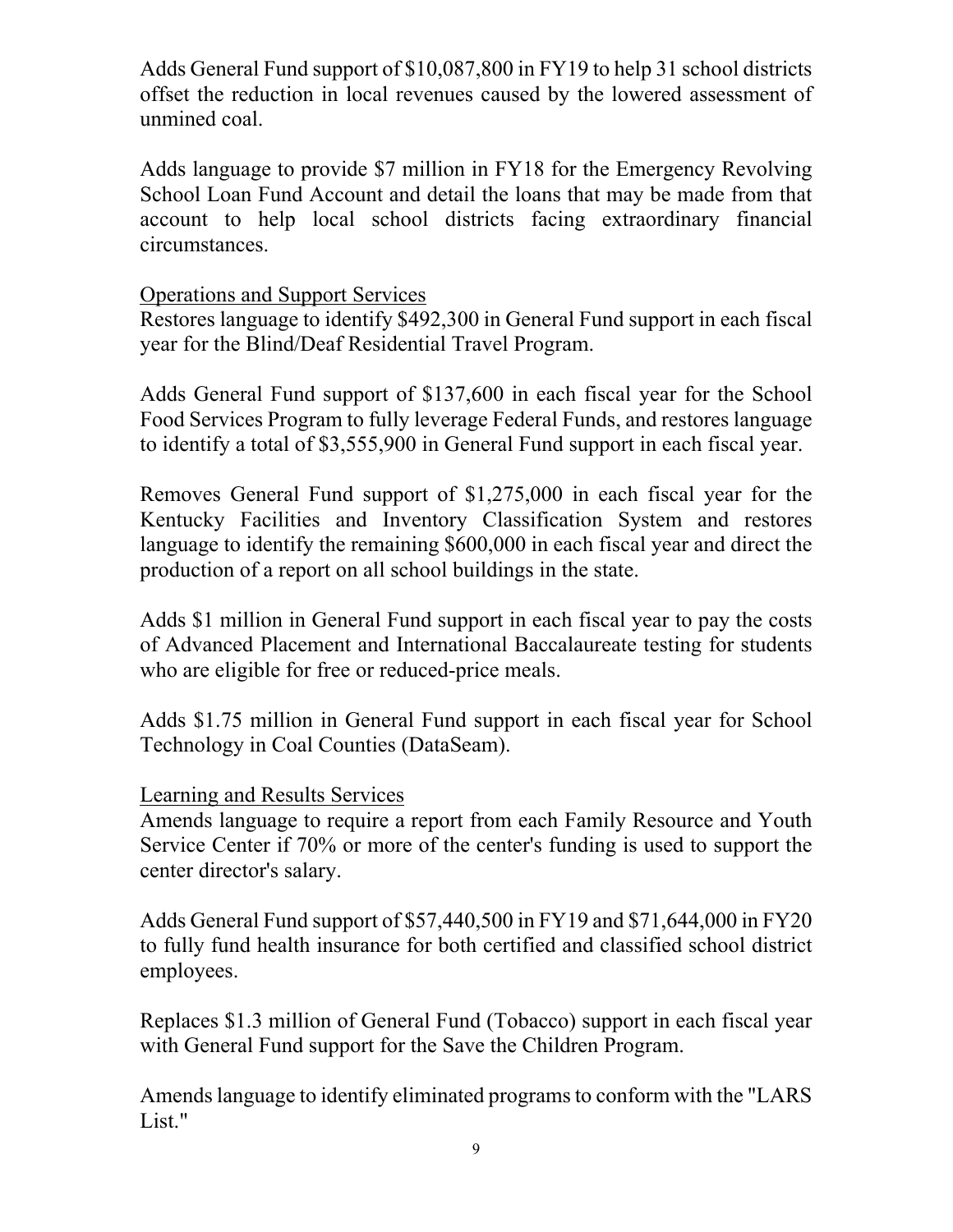Restores language to provide local school districts additional flexibility regarding use of their Extended School Services and Safe Schools funding.

Restores and amends language to allow for the reappointment of members to the Advisory Council for Gifted and Talented Education to serve up to five consecutive terms and allow a member of the Kentucky Association for Gifted Education to be a voting member.

Restores language to allow the Center for School Safety to develop an allotment policy for its funds.

Restores language to give local school districts flexibility regarding their allocations to school based decision making councils.

Restores language to identify \$6,811,600 in FY19 and \$6,853,100 in FY20 for the Kentucky School for the Blind and \$10,019,700 in FY19 and \$10,080,600 in FY20 for the Kentucky School for the Deaf.

Restores language to identify funding for the "LARS List" programs and adds General Fund support to the following programs:

- \$575,000 in each fiscal year for AdvanceKentucky
- \$1.2 million in each fiscal year for the Collaborative Center for Literacy Development
- \$1.85 million in each fiscal year for the Community Education Program
- \$100,000 in each fiscal year for the Heuser Hearing and Language Academy
- \$100,000 in each fiscal year for the Lexington Hearing and Speech Center
- \$3,270,300 in each fiscal year for the Safe Schools Program
- \$250,000 in each fiscal year for Teach for America
- \$1 million in each fiscal year for Teacher Recruitment and Retention

Restores language to allow area vocational education centers to participate in the Education Technology Program.

Restores language to identify \$7.5 million in each fiscal year for the Preschool Partnership Grant Program.

## **D. EDUCATION AND WORKFORCE DEVELOPMENT CABINET**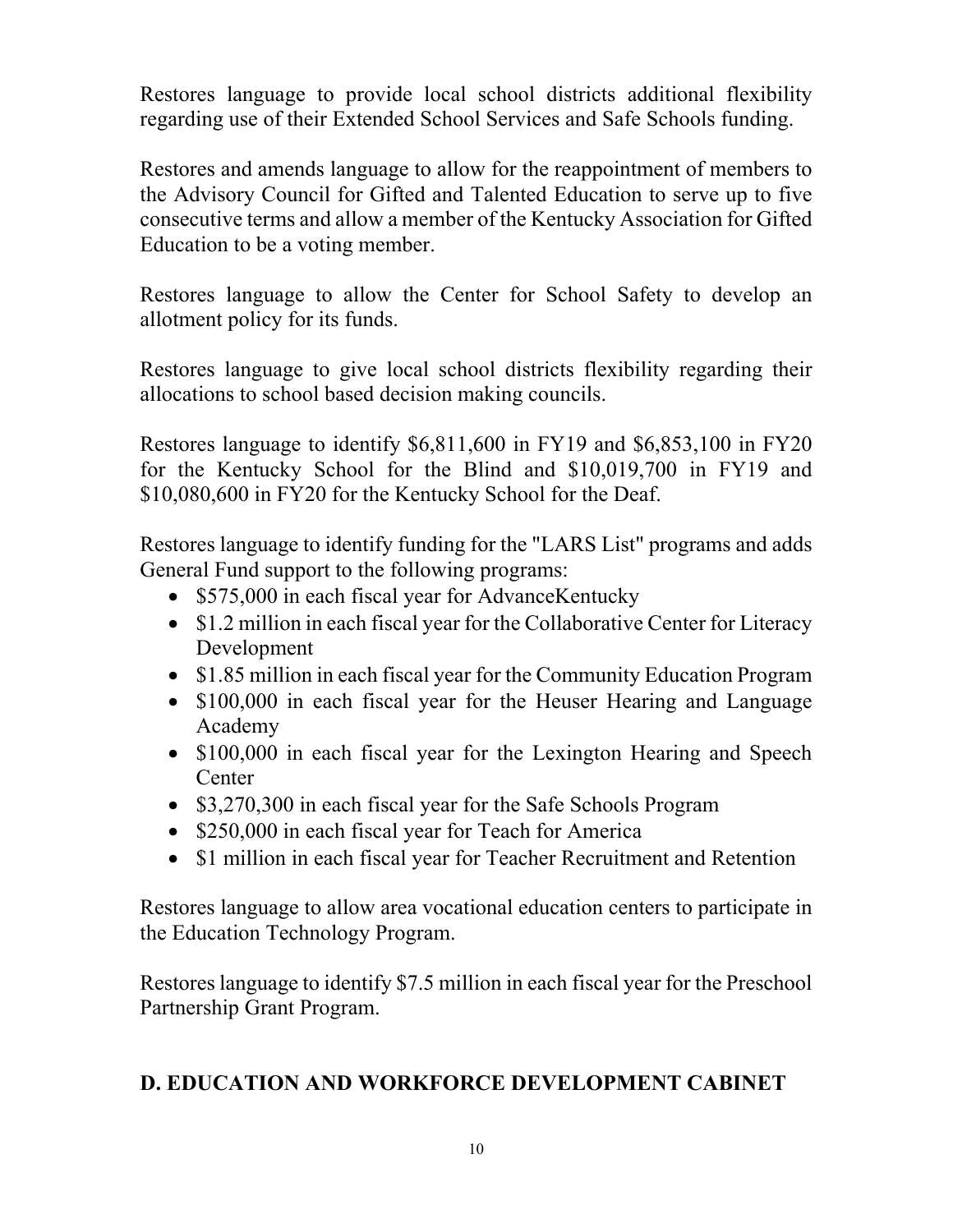### General Administration and Support

Removes General Fund support for debt service of \$2,121,000 in FY19 and \$6,363,000 in FY20 on \$100 million in bond funds for the Workforce Development Construction Pool and removes the capital project.

Removes \$2 million in General Fund support in each fiscal year for the Performance Incentives - Local Workforce Development Boards and Career Centers.

Removes \$4 million in General Fund Support in each fiscal year for the At-Risk Dropout Prevention Program.

Adds language to identify a total of \$1,758,700 in General Fund support in each fiscal year for the Governor's Scholars Program.

Reduces \$600,000 in FY20 in General Fund support and adds language directing the \$600,000 come from the GAPS General Fund appropriation to support the Kentucky Center for Education and Workforce Statistics (KCEWS).

Environmental Education Council

Adds \$214,400 in FY19 and \$217,700 in FY20 in Restricted Fund authorization and \$73,700 in FY19 and \$66,000 in FY20 in Federal Fund authorization for the Environmental Education Council and restores language to allow the use of interest received to support the operations of the Council.

### Libraries and Archives - Direct Local Aid

Adds General Fund support of \$2.5 million in each fiscal year for Per Capita Grants.

Adds General Fund support of \$270,600 in each fiscal year to restore the 6.25% budget cut for the Public Libraries Facilities Construction Fund and restores language to identify \$4,329,600 in General Fund support in each fiscal year.

## Office for the Blind

Adds language giving first right of refusal to the Office for the Blind for operation of food services provided in the cafeterias located in the Kentucky Transportation Cabinet office building and/or the Cabinet for Human Resources office building in Frankfort.

### Office of Employment and Training (OET)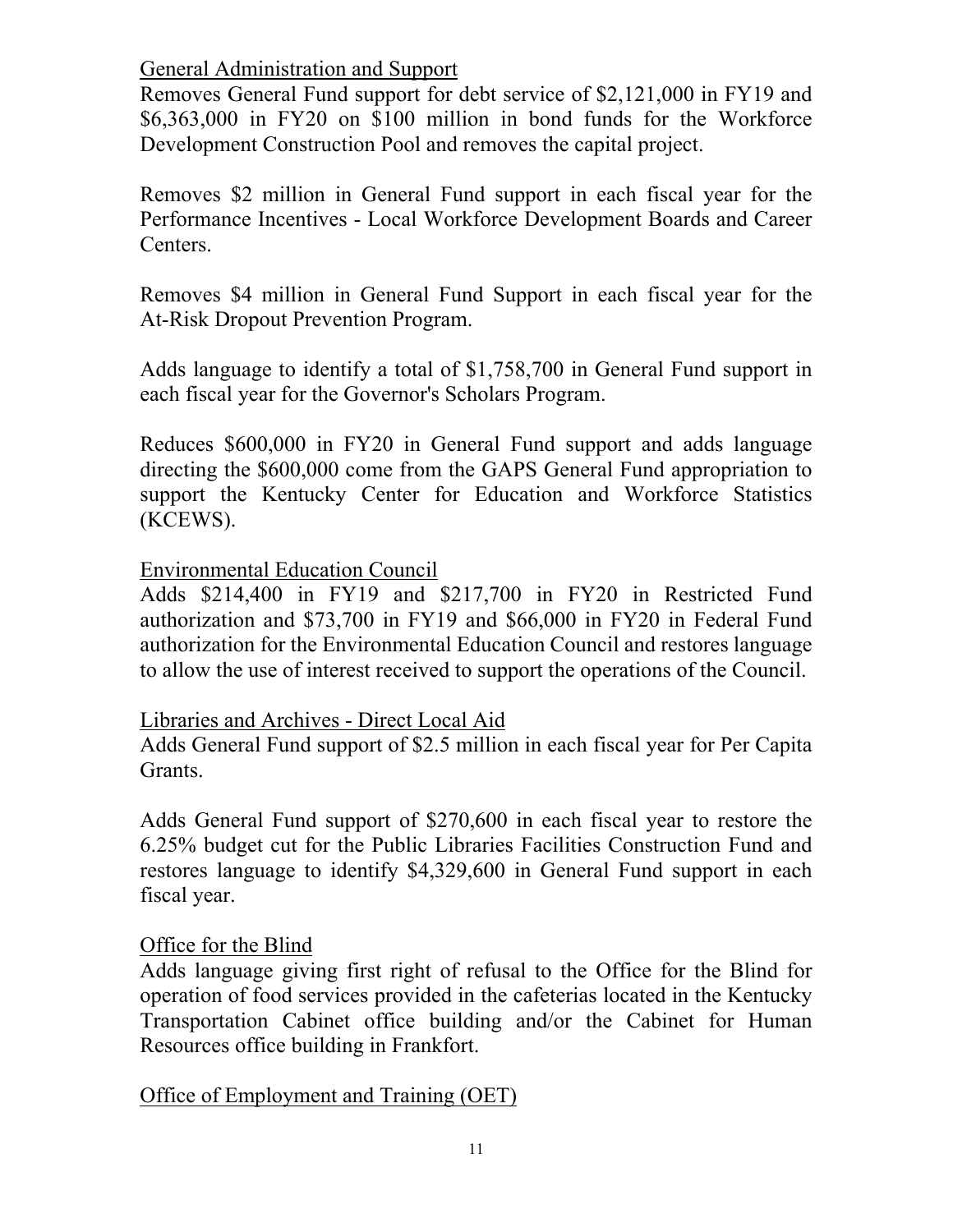Moves language regarding real property disposal to the 2018 Revenue Bill - HB 366.

## Employment and Training

Moves language regarding the service capacity upgrade fund for unemployment technology to the 2018 Revenue Bill – House Bill 366.

# **E. ENERGY AND ENVIRONMENT CABINET**

## Secretary

Restores language requiring the express authority of the General Assembly before Volkswagen trust funds are appropriated or expended.

### Environmental Protection

Removes language regarding municipal solid waste landfill inspections as the referenced statute was repealed during 2017 Regular Session.

Moves language regarding Waste Tire Trust Fund fees and includes the language in the 2018 Revenue Bill - House Bill 366.

Increases Restricted Funds authority by \$3 million in FY19 and \$3,059,000 in FY20 to support Waste Tire Trust Fund programs.

## Natural Resources

The Conference Committee concurred with the Governor to provide additional General Fund support of \$2.5 million in each fiscal year to reduce the use of necessary government expenses spending authority for emergency forest fire suppression.

Adds \$907,300 in General Fund (Tobacco) support in each fiscal year for direct aid to local conservation districts.

Adds \$350,000 in General Fund (Tobacco) support in each fiscal year to provide the nonfederal match for a federal conservation program.

# **F. FINANCE AND ADMINISTRATION CABINET**

## General Administration

The Conference Committee concurred with the Governor to transfer \$75 million from the permanent pension fund to the General Fund in each fiscal year to partially support employer retirement contributions.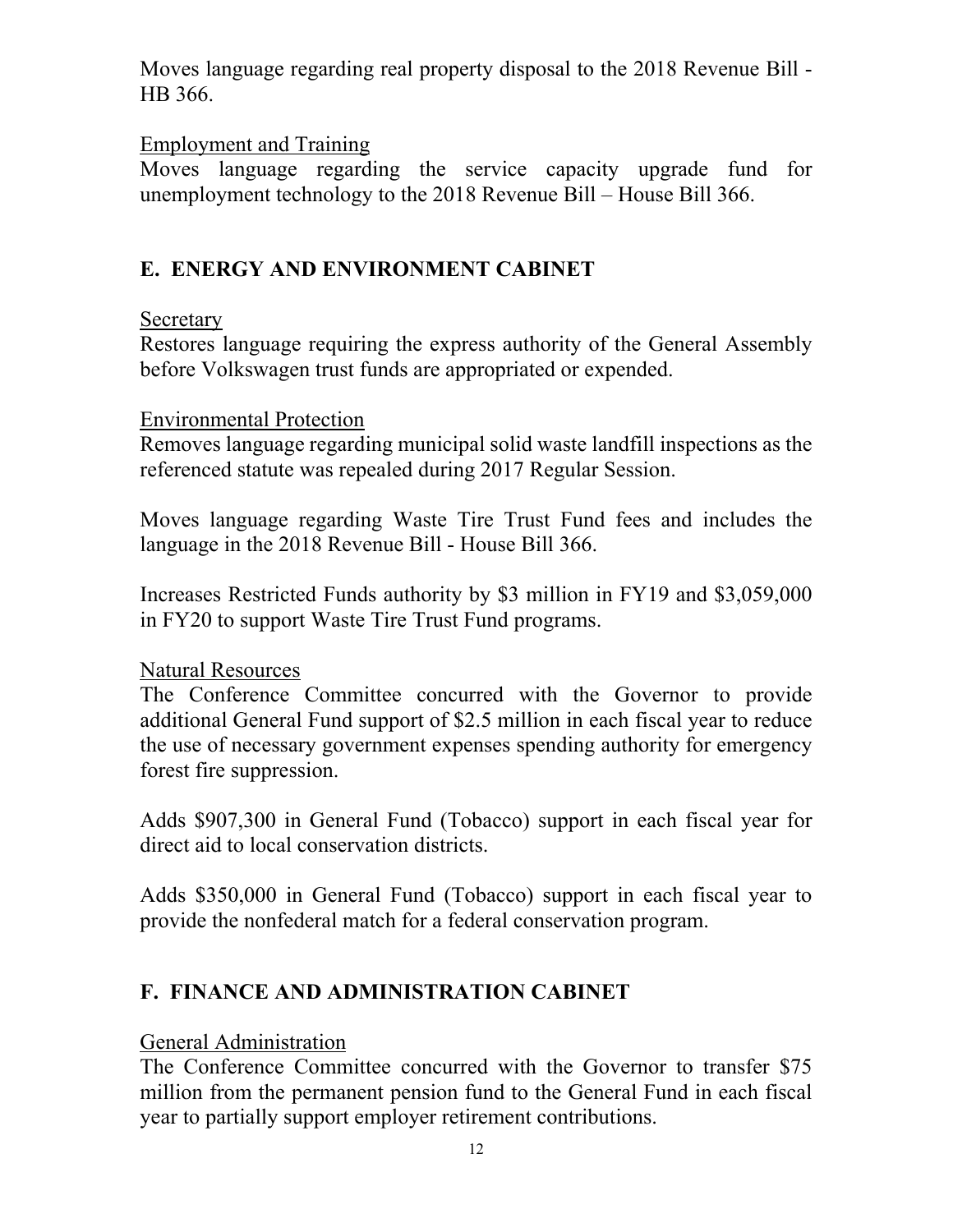Restores language requiring reporting of the use of the State Motor Vehicle Fleet and limiting the use of permanently assigned fleet vehicles.

## Controller

Moves language regarding the Office of Procurement Services Administrative Costs to the 2018 Revenue Bill - House Bill 366.

### Debt Service

Amends the General Fund (Tobacco) Debt Service Lapse language to provide clarification that the lapsed funds shall go to the General Fund.

### County Costs

The Conference Committee concurred with the Governor to provide additional General Fund support of \$1 million in each fiscal year to reduce the use of necessary government expenses spending authority for the public defender program.

The Conference Committee concurred with the Governor to provide additional General Fund support of \$3 million in each fiscal year to reduce the use of necessary government expenses spending authority for the sheriffs' fees program.

Adds General Fund support of \$310,000 in each fiscal year, adjusting the monthly allowance from \$300 per month to \$200, for the sheriffs' expense allowance program.

### Commonwealth Office of Technology (COT)

Transfers \$2.8 million of Restricted Funds appropriation in FY18, FY19, and FY20 from the Computer Services Fund to the General Fund with corresponding reduction of Restricted Fund appropriation in FY19 and FY20.

Restores reporting language requiring a listing of computer services fee receipts from all branches of government and a report detailing the rebate of excess fee receipts.

## Department of Revenue (DOR)

Moves language regarding the Insurance Surcharge Rate to the 2018 Revenue Bill - House Bill 366.

Provides \$2 million of Restricted Funds authority in FY19 and \$4 million of Restricted Funds authority in FY20 to support grants to local economic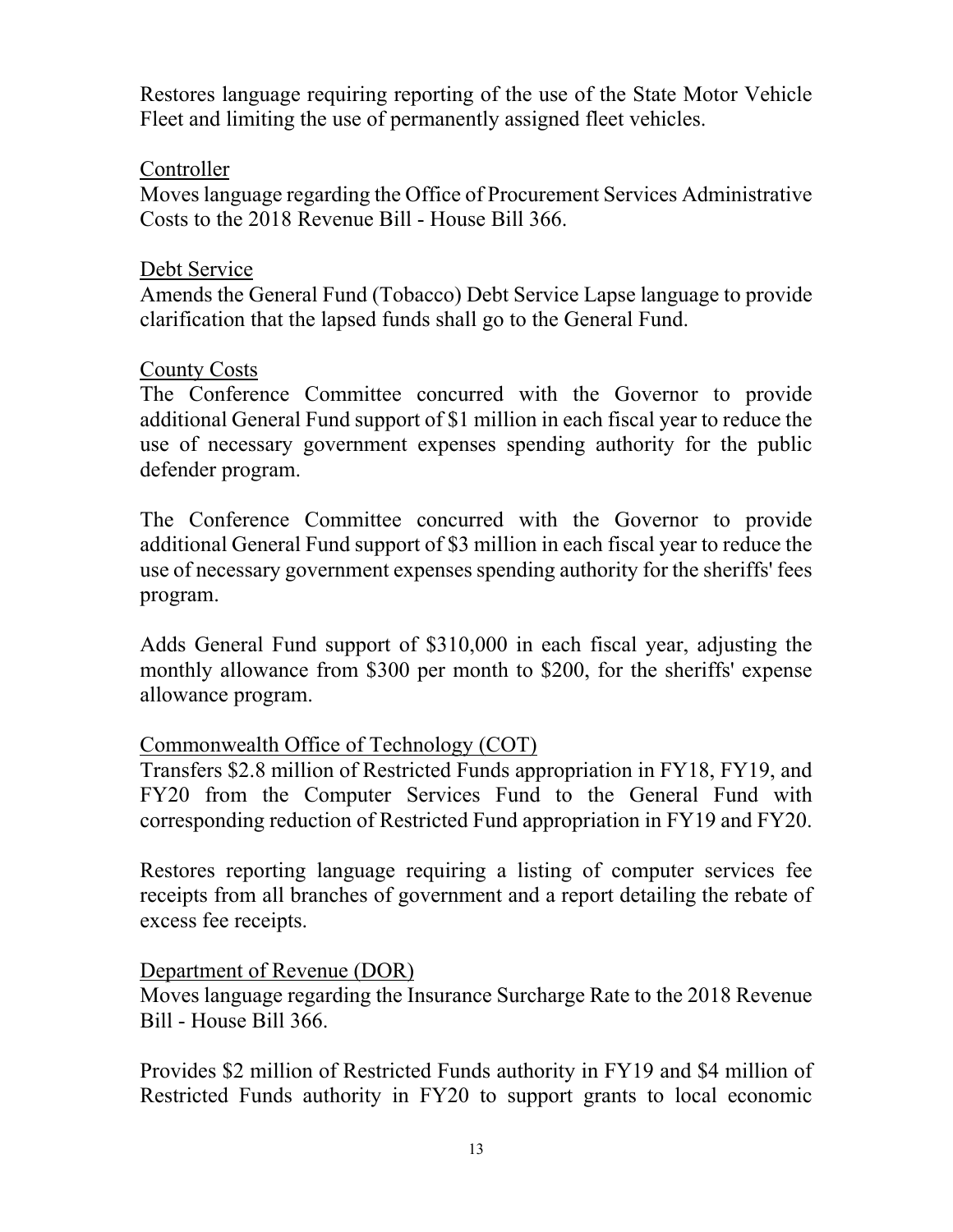development agencies from the TVA Regional Development Agency Assistance Fund.

Property Valuation Administrators (PVAs)

Adds \$2,438,400 of General Fund support in FY18 to restore amounts reduced in the 18-01 General Fund Budget Reduction Order.

Adds \$8,224,900 of General Fund support in FY19 and FY20 to restore the General Fund appropriation base reduction.

Adjusts the property valuation administrators' expense allowance from \$300 per month to \$200 in the 2018-2020 biennium, reducing General Fund in an amount of \$155,000 in each fiscal year.

# **G. HEALTH AND FAMILY SERVICES CABINET**

General Administration and Program Support

Restores language prohibiting participants in the Kentucky Works Program from participating in the Human Services Transportation Delivery Program.

Restores language directing the Cabinet to fill all federally funded positions.

Removes language authorizing the Secretary to transfer funds between appropriation units and includes the language in Part III of HB 200.

## Medicaid Administration

Restores language requiring Medicaid managed care organizations to collect Medicaid expenditure data.

Removes General Fund (Tobacco) support of \$1.0 million in FY18 and \$2.5 million in each year of the biennium for Medicaid 1115 Waiver Smoking Cessation.

The Conference Committee concurred with the Governor to provide additional General Fund support of \$17.5 million in FY19 for the Kentucky HEALTH Medicaid 1115 Waiver demonstration project.

The Conference Committee concurred with the Governor to provide additional General Fund support of \$20 million in FY20 to modernize and upgrade the Medicaid information technology system.

Medicaid Benefits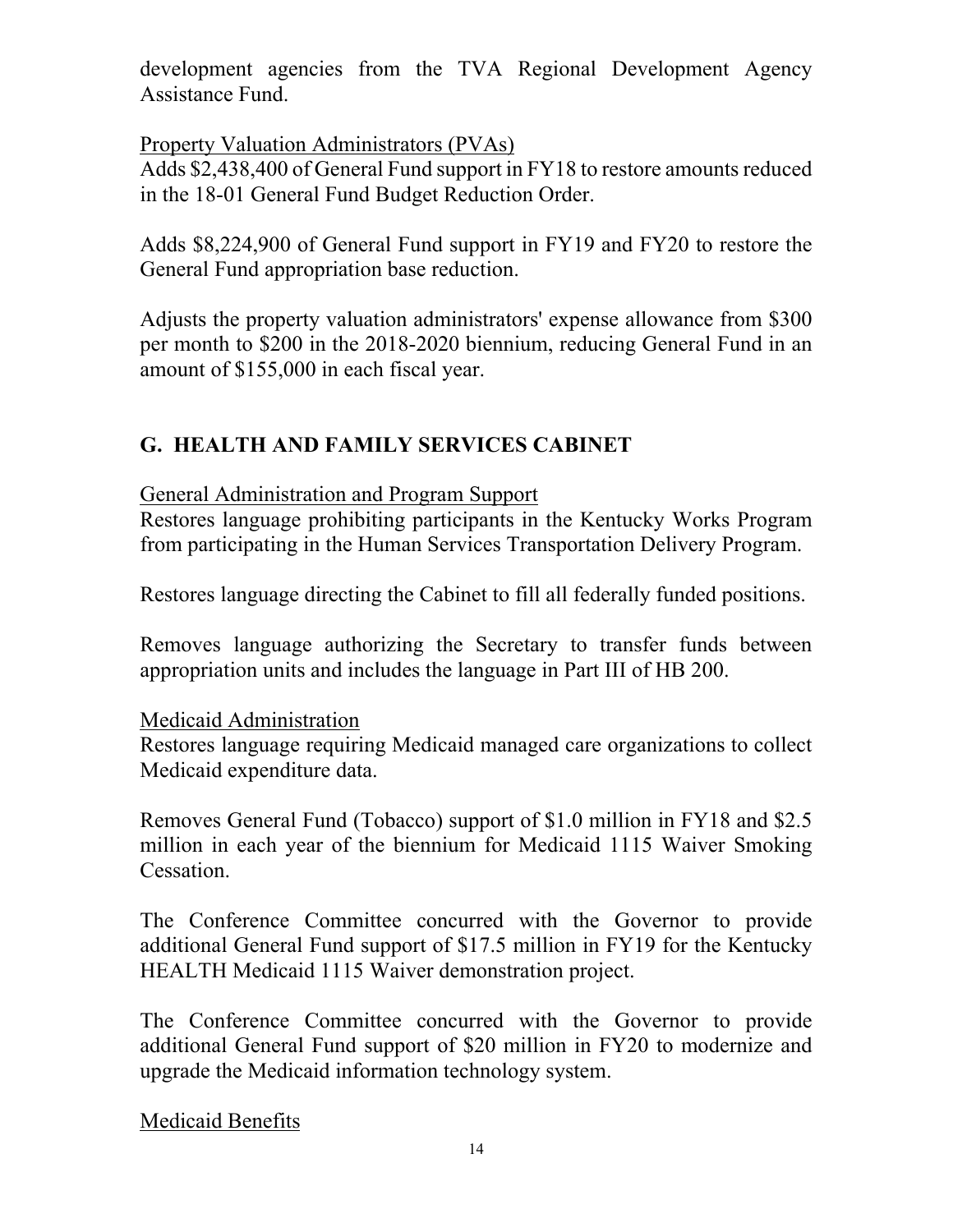Moves language regarding Medicaid copayments, Medicaid and KCHIP premiums, and cost sharing to the 2018 Revenue Bill - House Bill 366.

Adds language requiring hospitals to report uncompensated care eligible for DSH payments and require DSH payments to equal the maximum amounts established under federal law.

Restores language prohibiting hospitals from billing a patient if a DSH payment has also been made.

Restores language to prevent providers from only posting that a provider tax was paid without also notifying the public that DSH payments were also received.

Restores language requiring the Department for Medicaid Services to submit a quarterly report to the Appropriations and Revenue Committee.

Restores language requiring Medicaid MCOs to submit quarterly reports to the Department for Medicaid Services.

Restores language to prohibit an acute care hospital from converting to a critical access hospital unless the hospital receives permission from the Kentucky State Office of Rural Health.

Restores language allowing an appeal for denial of service by a Medicaid MCO.

Restores language requiring Medicaid pharmacies to provide a 72-hour emergency supply of medicine if a recipient cannot provide the necessary copay.

Adds \$10.5 million in General Fund support in each fiscal year and \$24.5 million in Federal Funds support in each fiscal year to increase provider reimbursements for Supports for Community Living Waiver services.

Adds \$2.5 million in General Fund support and \$6.3 million in Federal Funds support in FY20 for 118 additional long-term care slots in the Acquired Brain Injury waiver program.

Adds \$12 million in General Fund support and \$188 million in Federal Funds support in FY20 for the continuation of KCHIP services.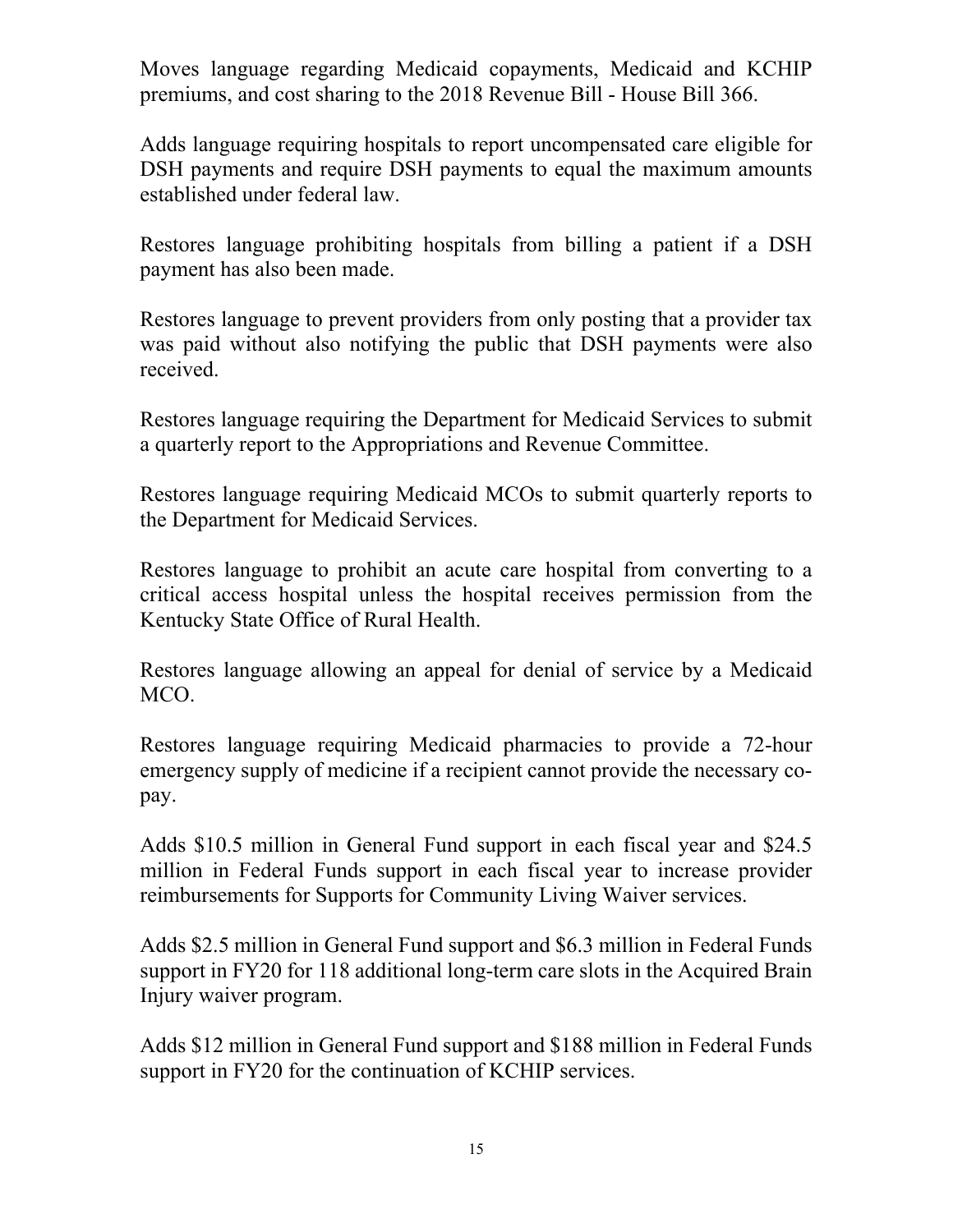Includes language requiring the Department for Medicaid Services to submit a yearly report on the Medicaid prescription drug program to the Appropriations and Revenue Committee.

Includes language directing \$12 million in General Fund in FY19 to increase reimbursements for dispensing prescription medications to Medicaid managed care enrollees and provides for an increase in reimbursement rates in FY20 with cost savings realized in the Medicaid pharmacy program.

## Behavioral Health, Developmental and Intellectual Disabilities (BHDID)

Includes language directing the CHFS to transition all qualified individuals from the ICF/ID care model to the community living model as demonstrated by the Supports for Community Living Waiver program as permitted and in compliance with federal law, provides for an enhanced reimbursement rate for individuals requiring certain levels of care who are transitioned from institutional to community care, and directs that 50% of any cost savings realized be used to increase SCL provider reimbursement rates and the remainder transferred to the Budget Reserve Trust Fund. Requires CHFS to provide a quarterly report on the transition progress to the General Assembly.

Removes \$2,244,900 in General Fund (Tobacco) support in FY18 and increases General Fund (Tobacco) support by \$13,100 in FY20 for substance abuse prevention and treatment for pregnant women.

### Public Health (DPH)

Replaces General Fund (Tobacco) support of \$2.5 million in each fiscal year with General Fund support for the Pediatric Cancer Research Trust Fund for general pediatric cancer research and support of expansion of clinical trials at the University of Kentucky and University of Louisville.

Reduces General Fund (Tobacco) support for smoking cessation programs by \$1,631,200 in each year.

Restores language to prohibit the DPH from interfering with local health department reimbursement.

Removes language authorizing the Secretary of the Cabinet for Health and Family Services to declare a public health emergency.

Adds \$750,000 in General Fund support in each fiscal year for the Kentucky Poison Control Center.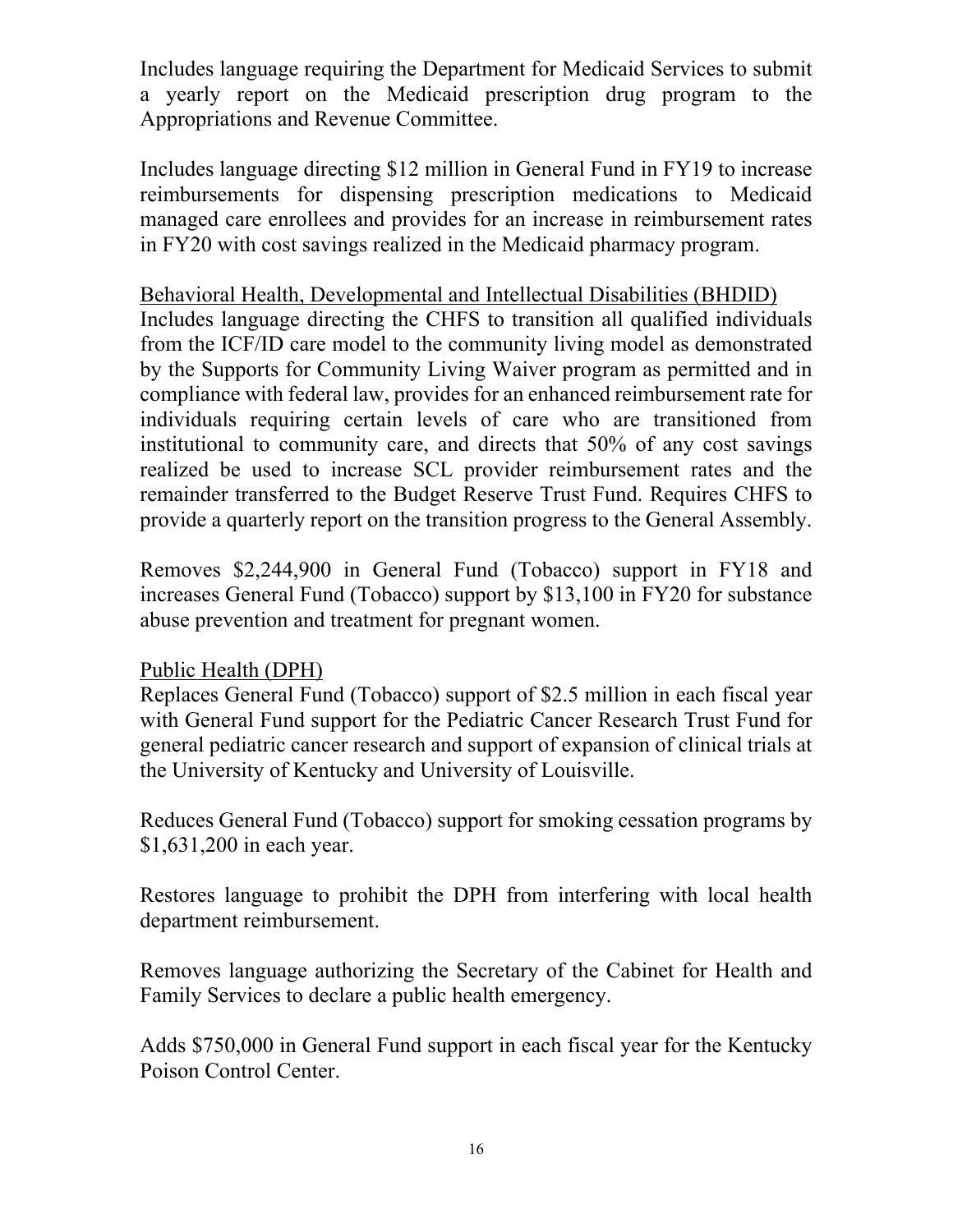Adds \$500,000 in General Fund support in each fiscal year for the Kentucky Colon Cancer Screening Program.

#### Family Resource Centers and Volunteer Services

Adds an additional \$4.1 million in General Fund in FY18 and \$9.7 million in each fiscal year of the biennium to restore reductions to the FRYSC program.

#### Income Support

Removes language prohibiting Income Support from paying for County Attorney office leases where the County Attorney or County Child Support Director has an ownership or personal interest.

#### Community Based Services

Removes \$7.3 million in General Fund (Tobacco) support in FY18 for early childhood development initiatives.

Reduces the General Fund appropriation for the Fostering Success Program to \$375,000 in each year and includes language requiring a report on program outcomes to the General Assembly.

Restores language to identify \$1 million in each fiscal year for Relative Placement Support Benefits including start-up costs for placing children with non-parental relatives.

Restores language to identify \$250,000 in General Fund support in each fiscal year for Domestic Violence Shelters and \$250,000 in each year for Rape Crisis Centers.

Restores \$550,000 in each fiscal year for supplemental payments for dually licensed pediatric facilities.

Restores language to identify \$10.6 million in General Fund support in each fiscal year to provide child care assistance to families at or below 160% of the federal poverty level as determined annually by HHS.

Restores language to identify \$50,000 in General Fund support in each fiscal year for family counseling and trauma remediation services.

Adds \$3.8 million in General Fund support, \$21.9 million in Restricted Funds support, and \$2.2 million in Federal Funds support in each year to increase reimbursement rates for private child caring agencies.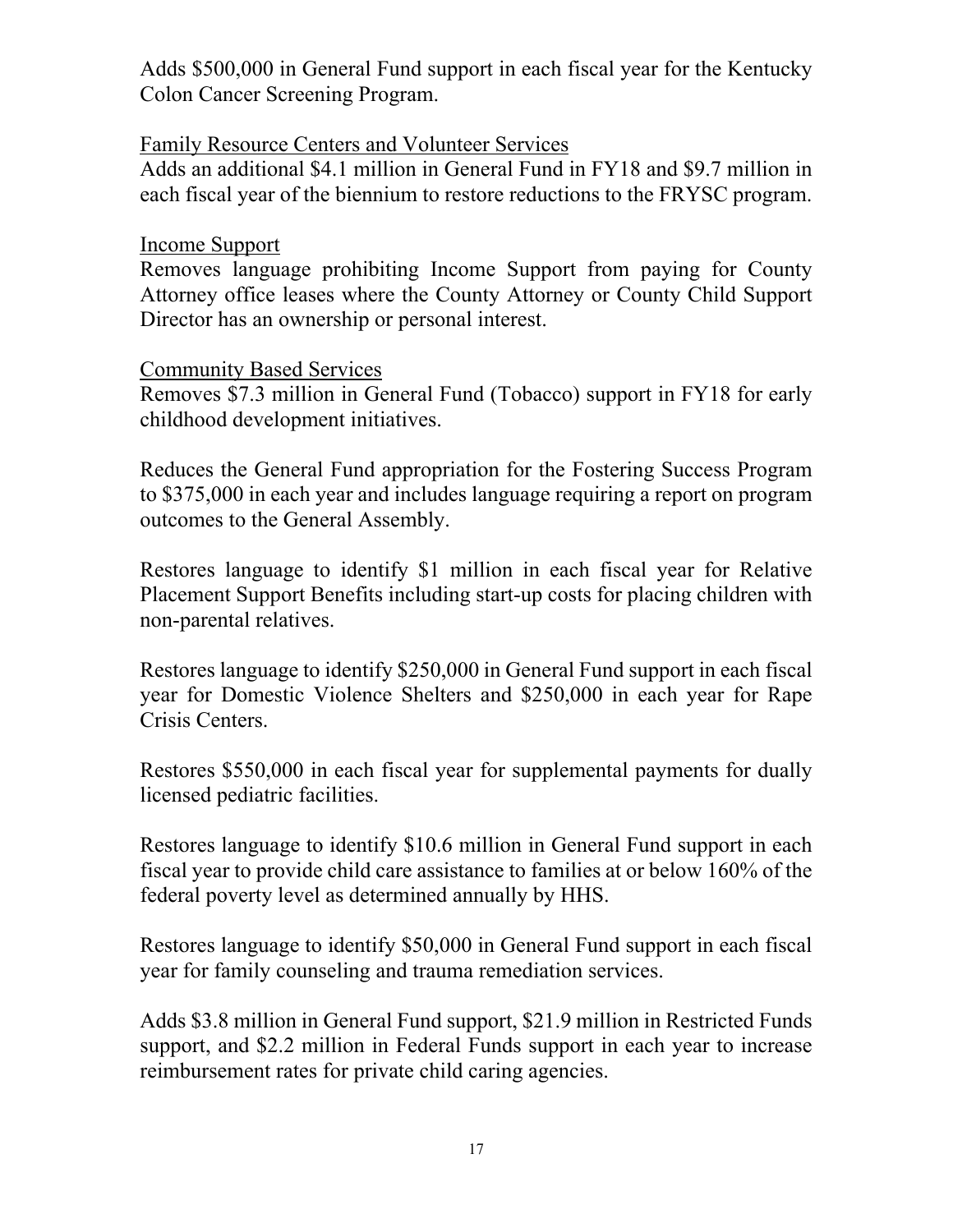The Conference Committee concurred with the Governor to provide additional General Fund support of \$11.1 million in each fiscal year to provide up to a 10% increase in the base salary or wages for social workers in the department.

The Conference Committee concurred with the Governor to provide additional General Fund support of \$1.6 million in FY19 and \$3.3 million in FY20 to lift the Kinship Care moratorium.

The Conference Committee concurred with the Governor to provide additional General Fund support of \$11.3 million in FY19 and \$11.6 million in FY20 to support placement of foster children with relatives.

The Conference Committee concurred with the Governor to provide additional General Fund support of \$14 million in FY19 and \$14.1 million in FY20 for additional social workers and to upgrade technology for social workers.

## Aging and Independent Living

The Conference Committee concurred with the Governor to provide additional General Fund support of \$1.6 million in each fiscal year for additional caseworkers for the Guardianship program.

### Health Benefit and Information Exchange

Amends language directing the transfer of excess Restricted Funds from the Kentucky Access Assessments Fund in each fiscal year to the Department for Medicaid Services.

Moves language regarding assessment on insurers to the 2018 Revenue Bill - HB 366.

# **H. JUSTICE AND PUBLIC SAFETY CABINET**

### Justice Administration

Replaces \$1.5 million in General Fund support from the Local Government Economic Development Fund with \$1.5 million in Purdue Pharma settlement funds to support the Operation UNITE Program.

Removes \$13.9 million in FY18, and reduces \$2.9 million in FY19, and \$2.6 million in FY20 in General Fund (Tobacco) support for the Office of Drug Control Policy to support opioid prevention, treatment, and recovery initiatives.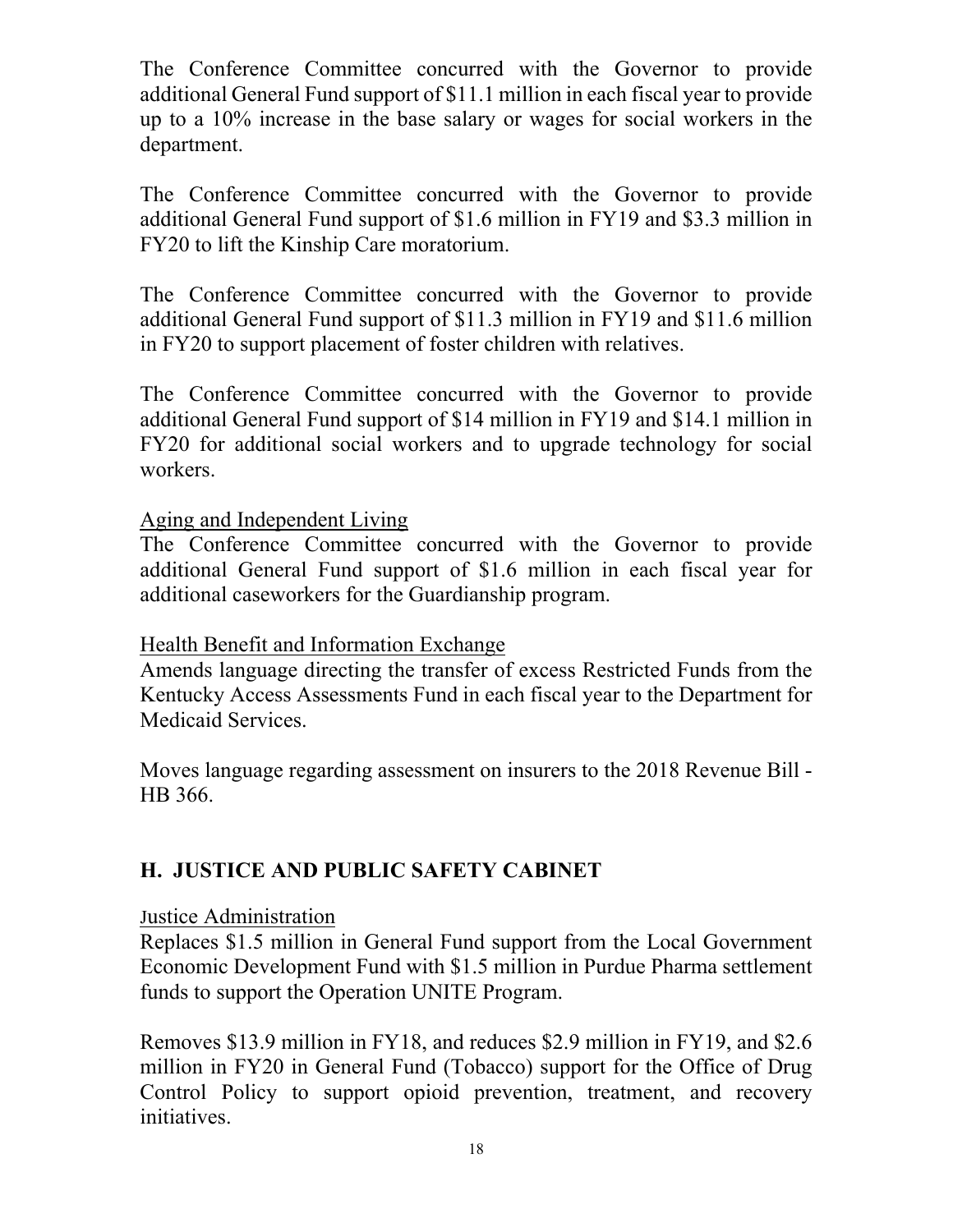Adds General Fund support of \$639,800 in each fiscal year for the Access to Justice Program.

Restores language identifying \$1.4 million in General Fund support for Court Appointed Special Advocate programs.

The Conference Committee concurred with the Governor to provide additional Federal Fund support of \$30.3 million in FY19 and \$55.3 million in FY20 to support victims of crime programs.

## Criminal Justice Training

Amends language regarding the expansion of the training incentive stipend to other peace officers as it pertains to the issuance of stipends to eligible officers and associated fringe benefits to employers.

Adds language for an administrative expense reimbursement for eligible local units of government of 7.65 percent of the total annual supplement received greater than \$3,100 for each qualified local officer.

Amends language regarding authorization for KLEFP Fund transfers to KSP for laboratory updates capital project and the purchase of vehicles, and the purchase of sick leave service credit and pension spiking costs. Mandates that unexpended amounts be transferred back to the KLEFP Fund.

Removes debt service of \$47,000 in FY19 and \$898,000 in FY20, funds transfer from the KLEFP Fund, and General Fund bond authority for the Department of Criminal Justice Training to build a \$20 million indoor shooting range.

Removes language authorizing the transfer of funds from the KLEFP Fund to the Department of Justice Administration to support the Criminal Justice Council.

The Conference Committee concurred with the Governor to provide Restricted Funds support of \$2.1 million in each fiscal year to support operating facilities recently purchased by the Department from Eastern Kentucky University.

## Juvenile Justice

Removes language permitting any reallocation of juvenile justice reinvestment savings.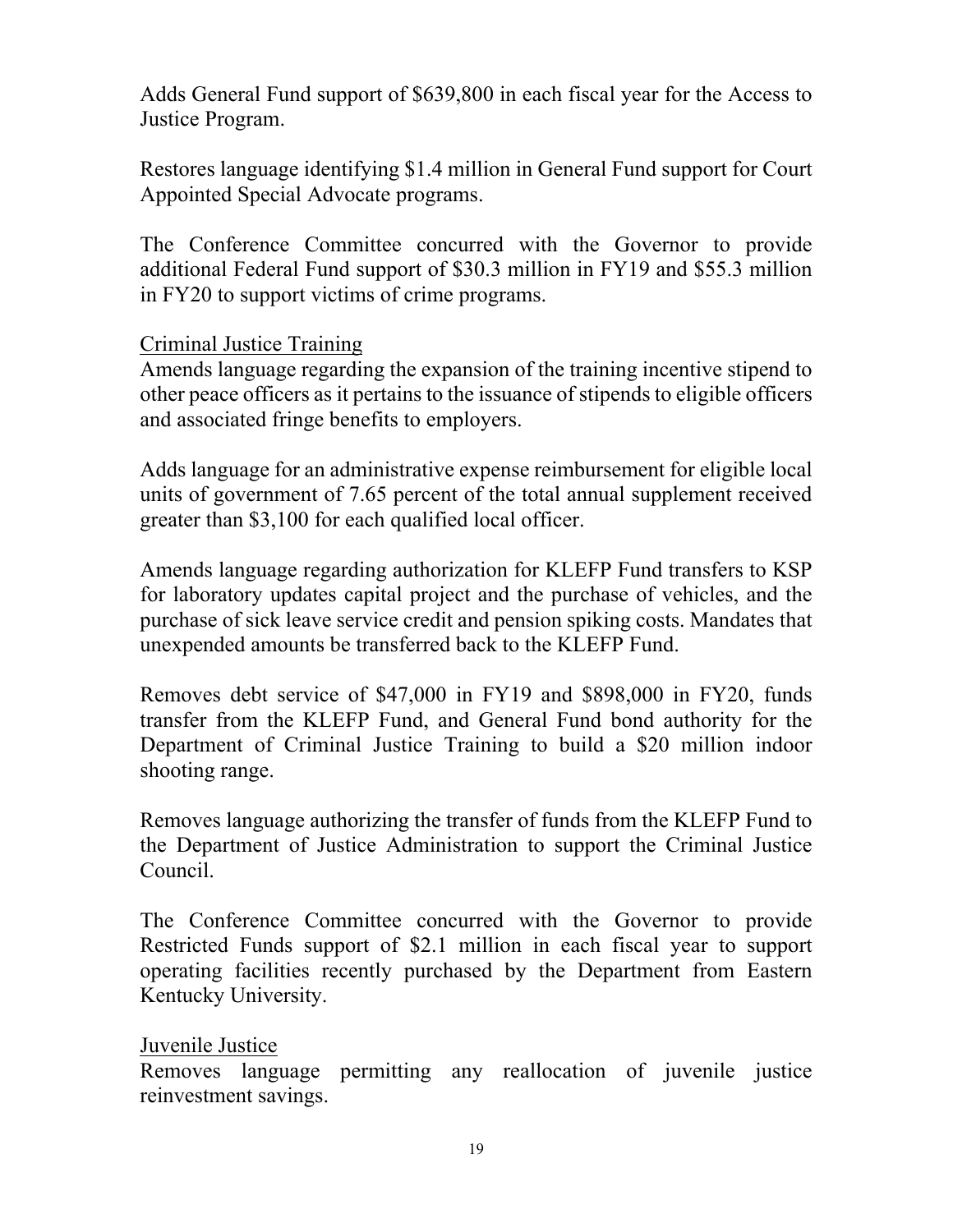Adds \$600,000 in FY18 and \$1.7 million in each fiscal year of the biennium in General Fund support for Day Treatment Center contracted programs.

The Conference Committee concurs with the Governor to provide \$4.8 million in General Fund support each fiscal year to hire 94 additional Youth Workers.

## State Police

Adds \$6.2 million in General Fund support in each year to restore the 6.25% budget reduction recommended by the Governor.

Amends language authorizing the KSP to receive necessary government expense funding during an emergency situation.

Postpones bond authority and associated debt service of two-way radio system replacement, phase one capital project from FY19 to FY20 and makes necessary changes to reflect the appropriation of debt service (\$1.1 million in FY19 is removed and replaces the \$3.4 million in FY20).

Adds language regarding authorization for KLEFP Fund transfers to KSP for laboratory updates capital project and the purchase of vehicles and the purchase of sick leave service credit and pension spiking costs. Mandates that unexpended amounts be transferred back to the KLEFP Fund.

Adds \$1,000,000 in General Fund support in each fiscal year for KSP forensic laboratory technician salary increases.

The Conference Committee concurred with the Governor to provide Restricted Funds support of \$967,100 in FY19 for the purchase of 800 patrol rifles.

The Conference Committee concurred with the Governor to provide General Fund support of \$3.3 million in FY19 and \$872,900 in FY20 for the purchase of marked and unmarked vehicles, along with an equal amount of Restricted Funds support.

## Corrections

### *Corrections Management*

Removes language permitting the Department of Corrections to adjust appropriations between budget units to manage the state inmate population and includes language in Part III of HB 200 authorizing adjustments up to 10%.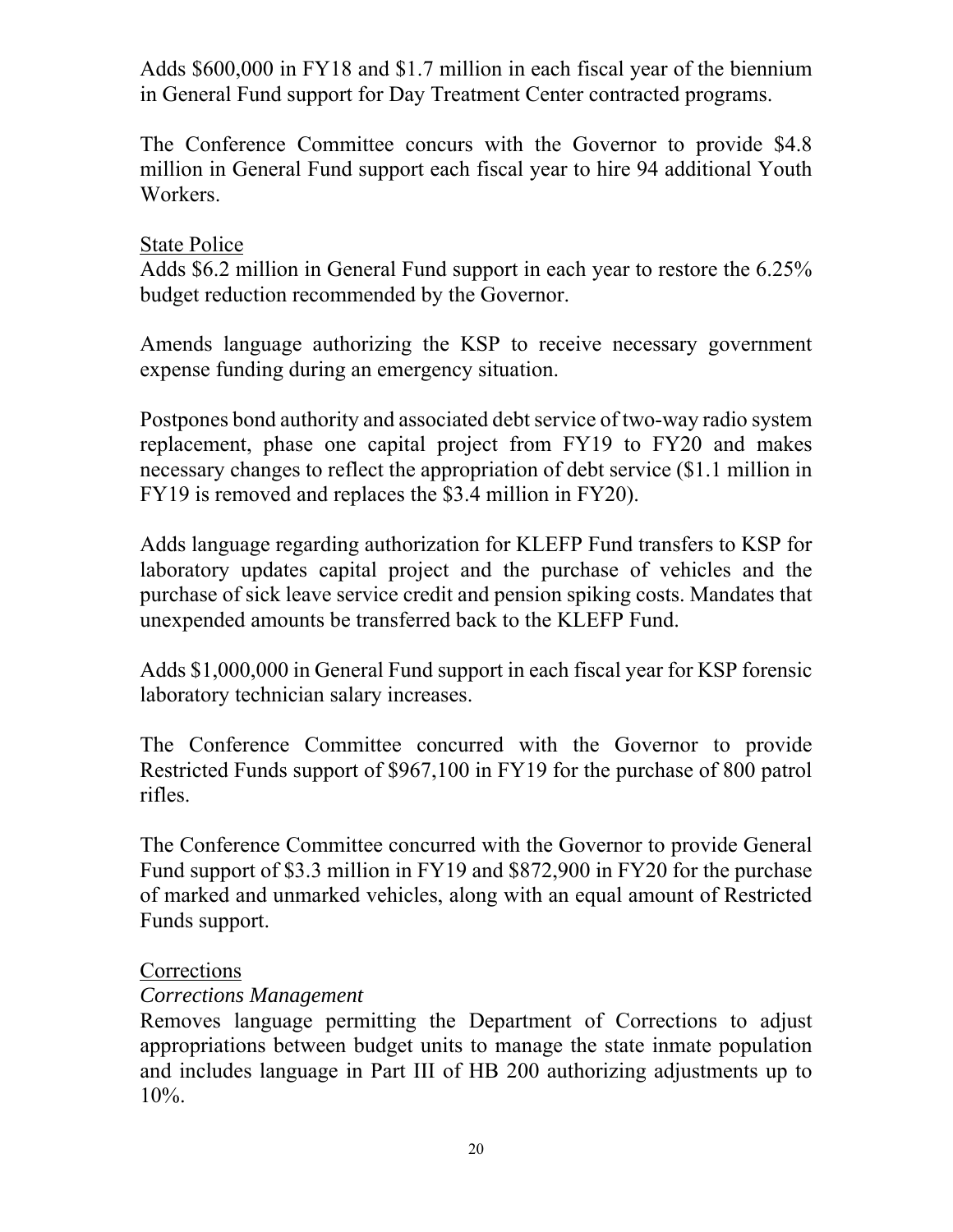Moves language for jailer mental health screening training to the 2018 Revenue Bill - HB 366.

Adds language authorizing the Department of Corrections to adjust custody levels as necessary to house additional Class C and D felony inmates, excluding sex offenders, in county jails, halfway houses, and reentry centers. Removes ability of full service jails to obtain waivers to not house state inmates. Prohibits the Department from entering into or expanding contracts with private prisons without authorization of the General Assembly.

#### *Adult Correctional Institutions*

Removes General Fund support of \$14.9 million in FY19 and \$22.2 million in FY20 for private prisons.

The Conference Committee concurred with the Governor to provide General Fund support of \$8.5 million in FY19 and \$12.1 million in FY20 for state inmate medical services.

The Conference Committee concurred with the Governor to provide General Fund support of \$4.4 million in FY19 and \$5.1 million in FY20 to cover overtime and travel costs related to correctional officer staffing shortages and increasing utility and contracted food services costs.

### *Community Services and Local Facilities*

Restores language authorizing the Justice and Public Safety Cabinet and the Cabinet for Health and Family Services to coordinate the parole of infirm inmates to community providers for their care.

Restores language to require that the Office of State Budget Director supply information related to state inmate projections to the Interim Joint Committee on Appropriations and Revenue.

Restores language to require that the Office of State Budget Director supply information relating to the calculation of costs avoided as a result of previous legislative actions of the General Assembly.

The Conference Committee concurred with the Governor to provide General Fund support of \$36.4 million in FY19 and \$36.8 million in FY20 for the anticipated increase in the state inmate population housed in county jails.

The Conference Committee concurred with the Governor to provide General Fund support of \$2 million in FY19 and \$1.9 million in FY20 for 10 additional Social Service Clinician positions for the substance abuse program.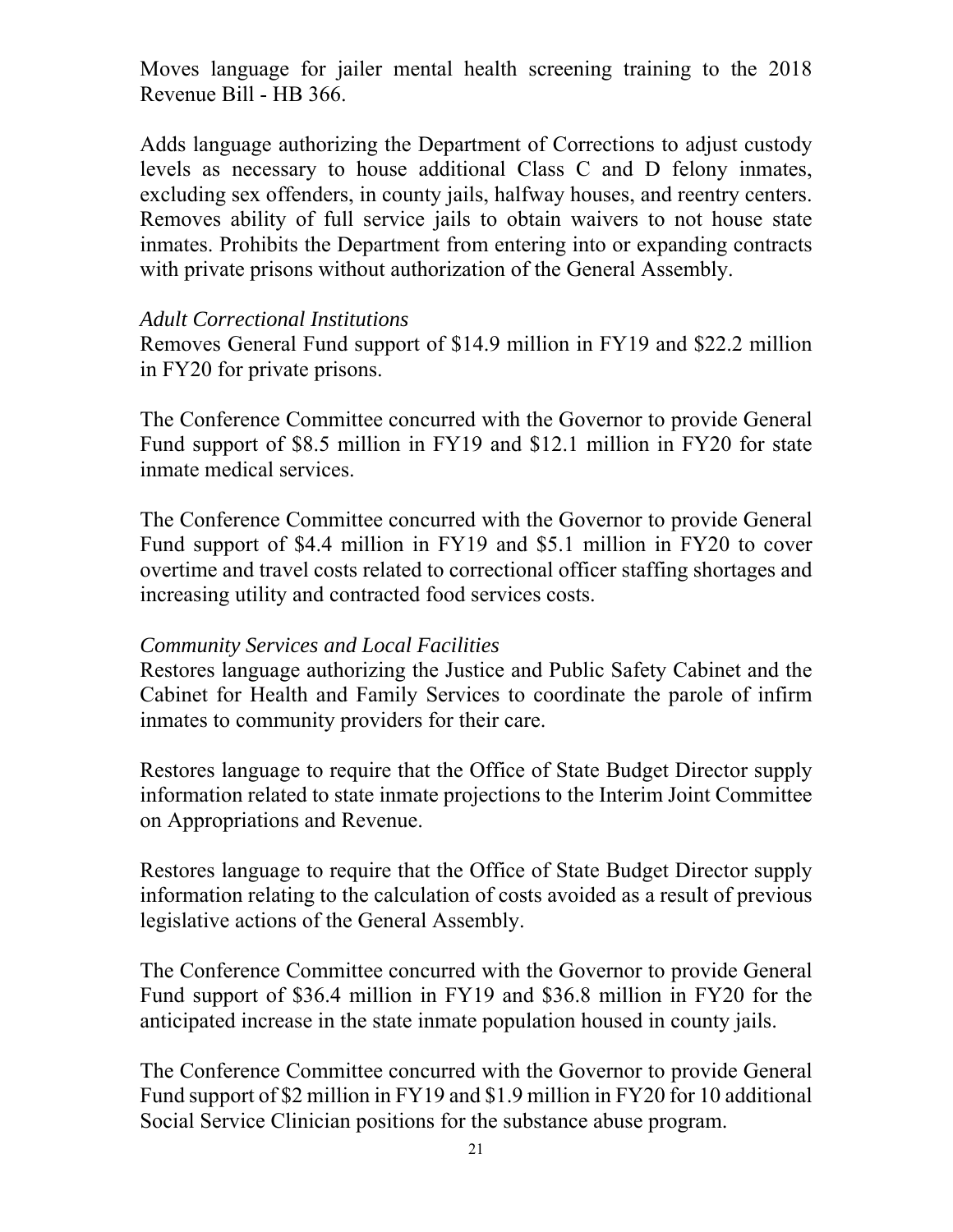## *Local Jail Support*

Restores the distribution of Local Corrections Assistance Funds to counties to include an equal dispersal amongst all 120 counties.

Adds \$310,000 in General Fund support for a \$200 per month expense allowance to eligible jailers.

Removes language prohibiting life safety and closed jails from receiving General Fund support from the state.

Adds \$880,000 in General Fund support in each fiscal year to provide \$20,000 annually to counties with a life safety or closed jail.

Restores language identifying General Fund support in each fiscal year for medical services to support county jails.

# **I. LABOR CABINET**

## Workplace Standards

The Conference Committee concurred with the Governor to provide additional General Fund support of \$171,500 in each fiscal year for the Apprenticeship Program.

# **J. PERSONNEL CABINET**

### General Operations

Moves language regarding the Pro Rata Assessment collections to the 2018 Revenue Bill - HB 366.

Increases General Fund transfer amounts from the Public Employee Insurance Trust Fund by \$54.5 million in each fiscal year to partially support employer retirement contributions.

# **K. POSTSECONDARY EDUCATION**

## Council on Postsecondary Education (CPE)

Restores the Science and Technology Program to CPE from the Cabinet for Economic Development with General Fund support of \$5,112,300 in each fiscal year.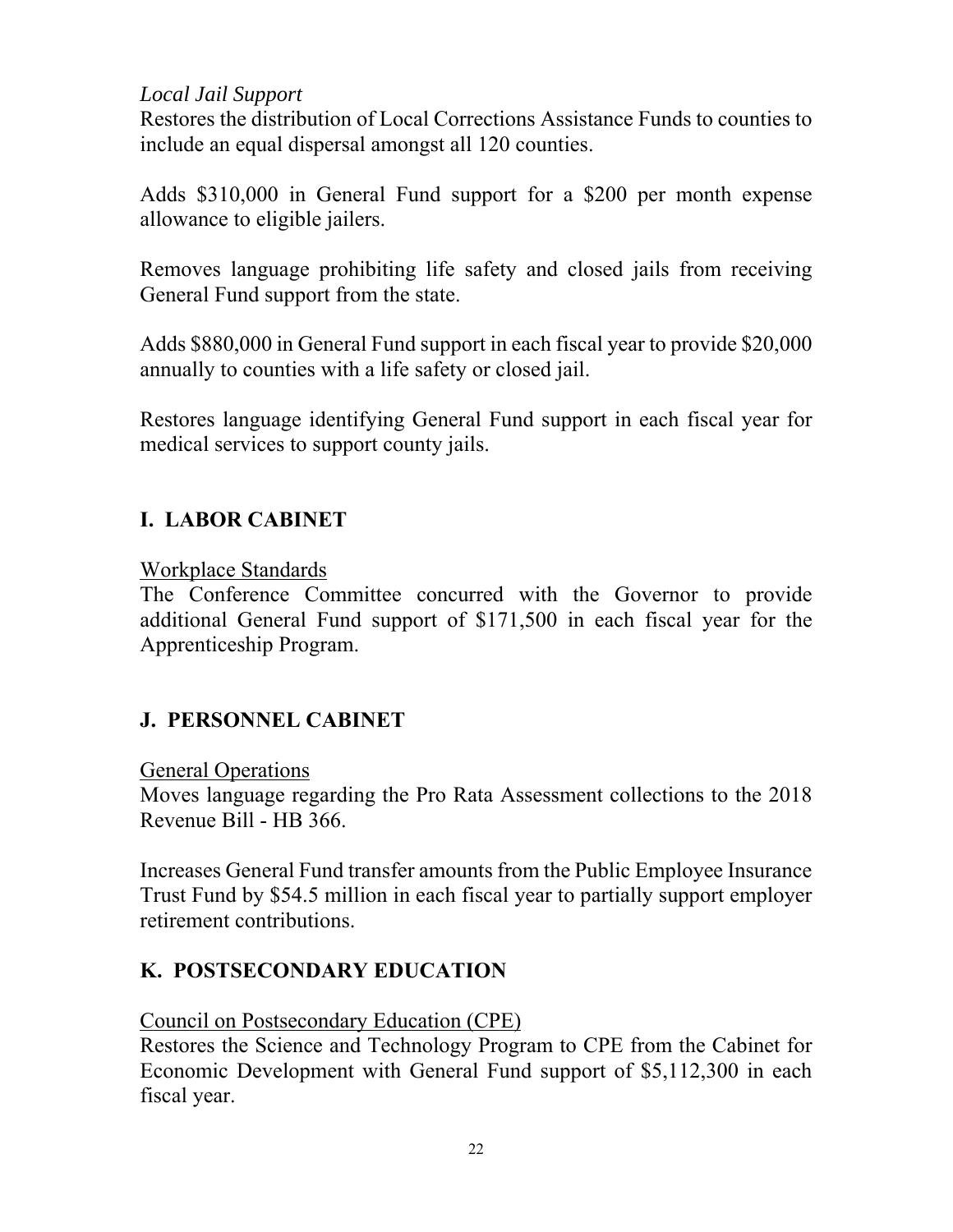Amends language to identify General Fund support of \$776,000 in each fiscal year to fully fund 44 Optometry Slots in the Contract Spaces program; requires CPE to contract 10 slots in FY19 and 15 slots in FY20 with the Kentucky College of Optometry; and requires that SREB dues shall not be paid from the General Fund resources provided for the Optometry slots.

Amends language to identify General Fund support of \$5,084,000 in each fiscal year to fully fund 164 Veterinary slots in the Contract Spaces program and requires that SREB dues shall not be paid from the General Fund resources provided for the Veterinary slots.

Adds General Fund support of \$210,000 in each fiscal year for the Southern Regional Education Board dues.

Adds language to establish a Veterinary Contract Spaces Working Group to study the effects of both the establishment of a forgivable loan program for Veterinary Contract Spaces program students and the projected return of large animal veterinary graduates to practice in Kentucky.

Adds language to establish an Optometry Contract Spaces Working Group to study the effects of both the establishment of a forgivable loan program for Optometry Contract Spaces program students and the projected return of optometry graduates to practice in Kentucky.

Restores language requiring debt issued or obligated through a non-profit corporation or county government be subject to interception of stateappropriated funds.

Adds language to identify the Kentucky Adult Education Funding Program.

Adds General Fund support of \$500,000 in each fiscal year for the Ovarian Cancer Screening Outreach Program at the University of Kentucky.

Adds General Fund (Tobacco) support of \$7 million in FY19 and \$6,686,500 in FY20 for cancer research and screening.

Kentucky Higher Education Assistance Authority (KHEAA) Removes General Fund support from lottery proceeds in the amount of \$1.2 million in each fiscal year to support the Collaborative Center for Literacy Development.

Removes General Fund support from lottery proceeds in the amount of \$1.7 million in each fiscal year to support Advance Kentucky.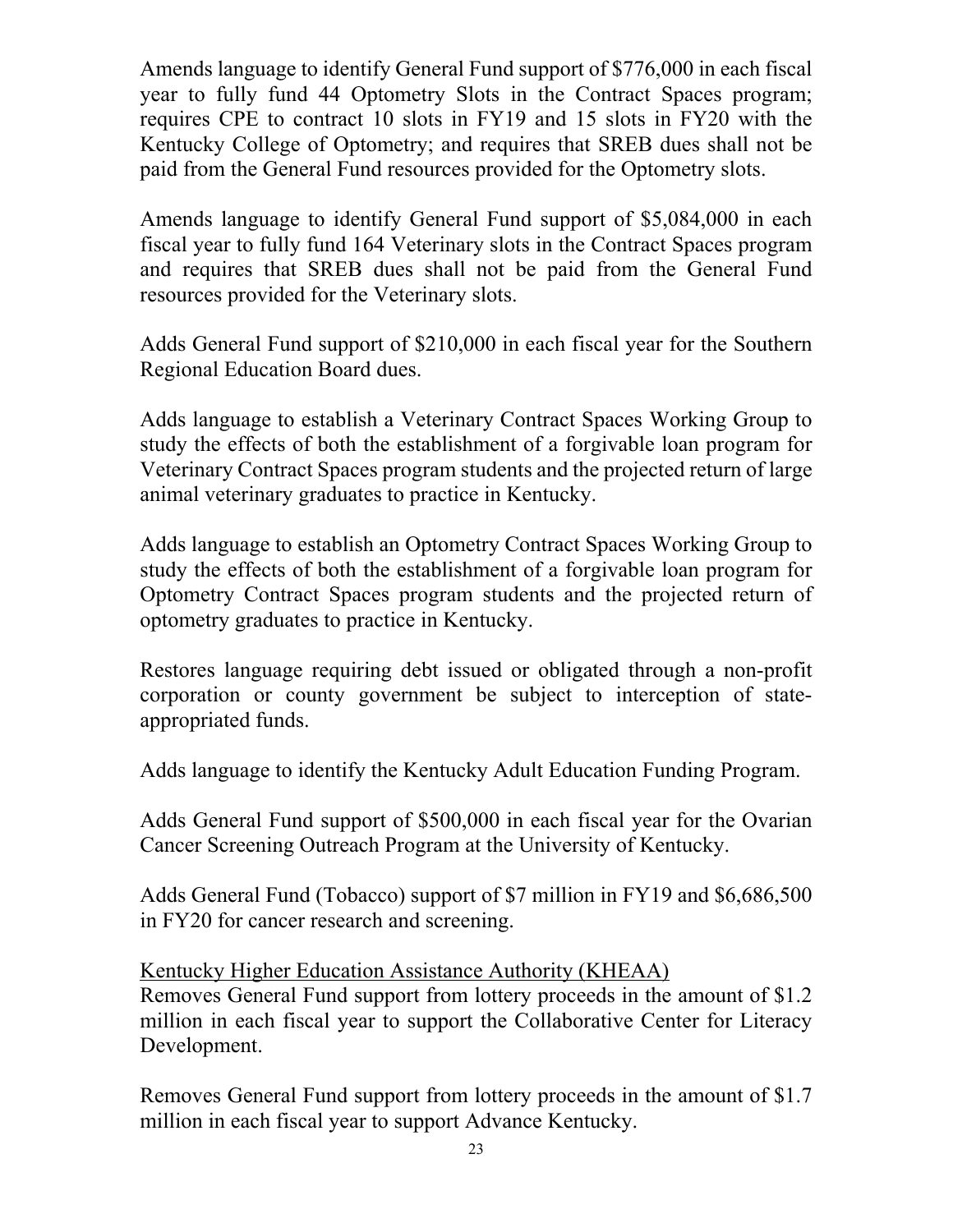Increases General Fund support to \$71.9 million in FY19 and \$76.1 million in FY20 for the College Access Program.

Increases General Fund support to \$38.6 million in FY19 and \$40.4 million in FY20 for the Kentucky Tuition Grant Program.

The Conference Committee concurs with the Governor to provide General Fund support of \$7.4 million in each fiscal year for the Kentucky National Guard Tuition Award Program.

Reduces General Fund support to \$106.7 million in FY19 and \$107.7 million in FY20 for the Kentucky Educational Excellence Scholarship (KEES) Program.

Reduces General Fund support from lottery proceeds to \$5 million in each fiscal year for the Dual Credit Scholarship program

Reduces General Fund support from lottery proceeds to \$2.5 million in each fiscal year for the Work Ready Scholarship program.

Eastern Kentucky University (EKU) Adds General Fund support of \$150,000 in each fiscal year for the Model Lab School at EKU.

Kentucky State University (KSU)

Adds General Fund support of \$400,000 in each fiscal year to fully meet federal matching requirements for the Land Grant Program.

Morehead State University (MoSU)

Adds language identifying General Fund support of \$2,822,400 in each fiscal year for the Craft Academy for Excellence in Science.

Murray State University (MuSU)

Adds General Fund support of \$3.2 million in each fiscal year for the Breathitt Veterinary Center.

Northern Kentucky University (NKU)

Adds General Fund support of \$1,323,900 in each fiscal year for the Kentucky Center for Mathematics.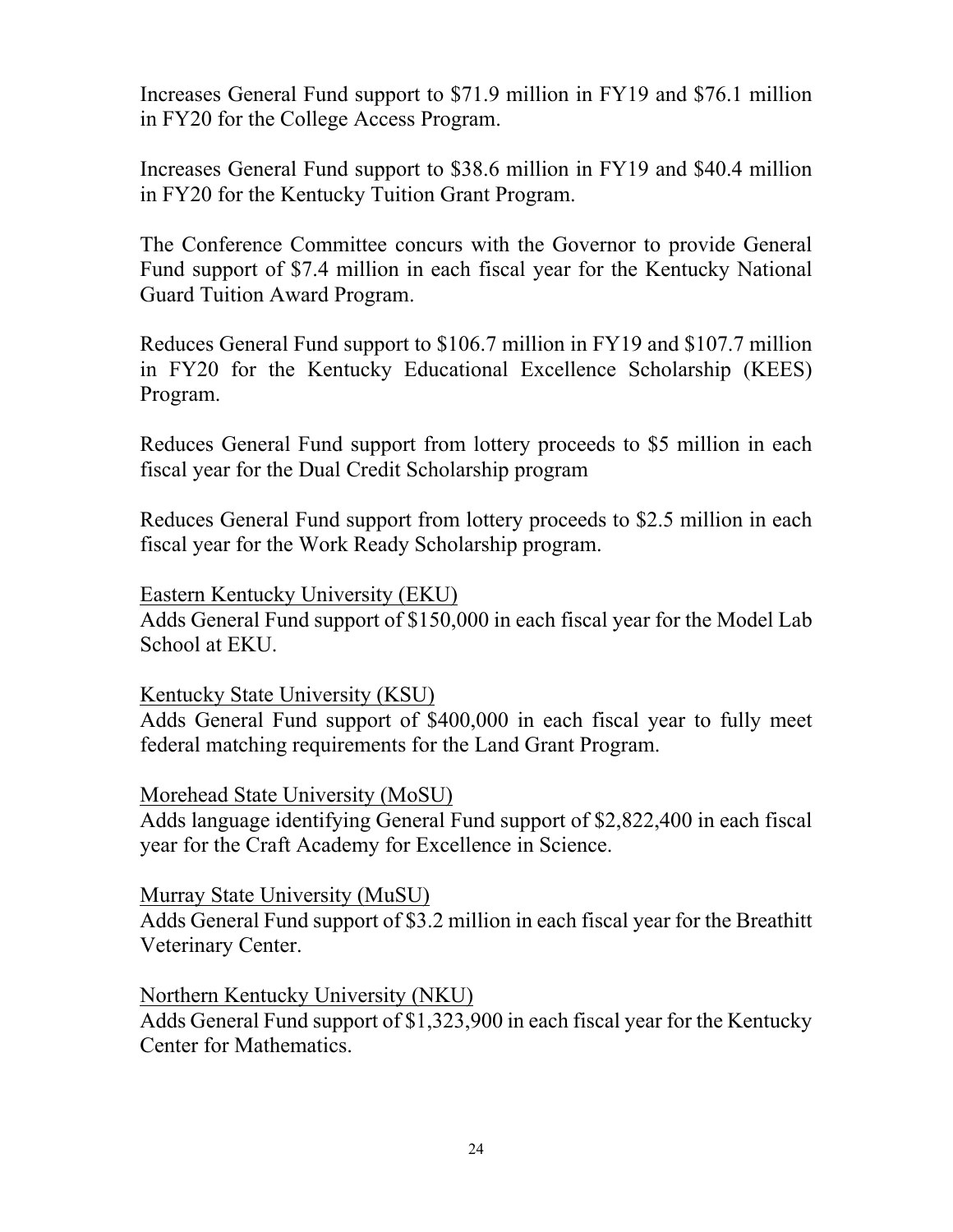Adds conveyance of property language to stipulate that the proceeds from the sale of real property and improvements in Covington/Park Hills be retained by NKU.

## University of Kentucky (UK)

Adds General Fund support of \$3.9 million in each fiscal year for the Veterinary Diagnostic Laboratory and Division of Regulatory Services at UK.

Adds General Fund support of \$350,000 in each fiscal year for the Mining Engineering Scholarship Program.

Adds General Fund support of \$1 million in FY19 for the Robinson Scholars Program.

Adds General Fund support of \$600,000 in each fiscal year for the Center for Entrepreneurship.

Adds General Fund support in the amount of \$848,500 in FY19 and \$2,545,500 in FY20 for new debt service related to a capital project authorization of \$20 million in each fiscal year of Bond Funds for the UK HealthCare Disparities Initiative.

University of Louisville (UofL)

Adds General Fund support of \$150,000 in each fiscal year for autism training.

Western Kentucky University (WKU)

Adds General Fund support of \$750,000 in each fiscal year for Kentucky Mesonet.

Adds language identifying General Fund support of \$4,747,700 in each fiscal year for the Gatton Academy for Mathematics and Science.

### Kentucky Community and Technical College System (KCTCS)

Amends language to limit total local government administrative expense reimbursements to \$250,000, related to annual firefighter training supplement costs over \$3,100 from the Firefighter Foundation Program.

Adds language authorizing Guaranteed Energy Savings Performance Contracts.

Adds General Fund support in the amount of \$1 million in each fiscal year for the Adult Agriculture Program.

Postsecondary Education Performance Fund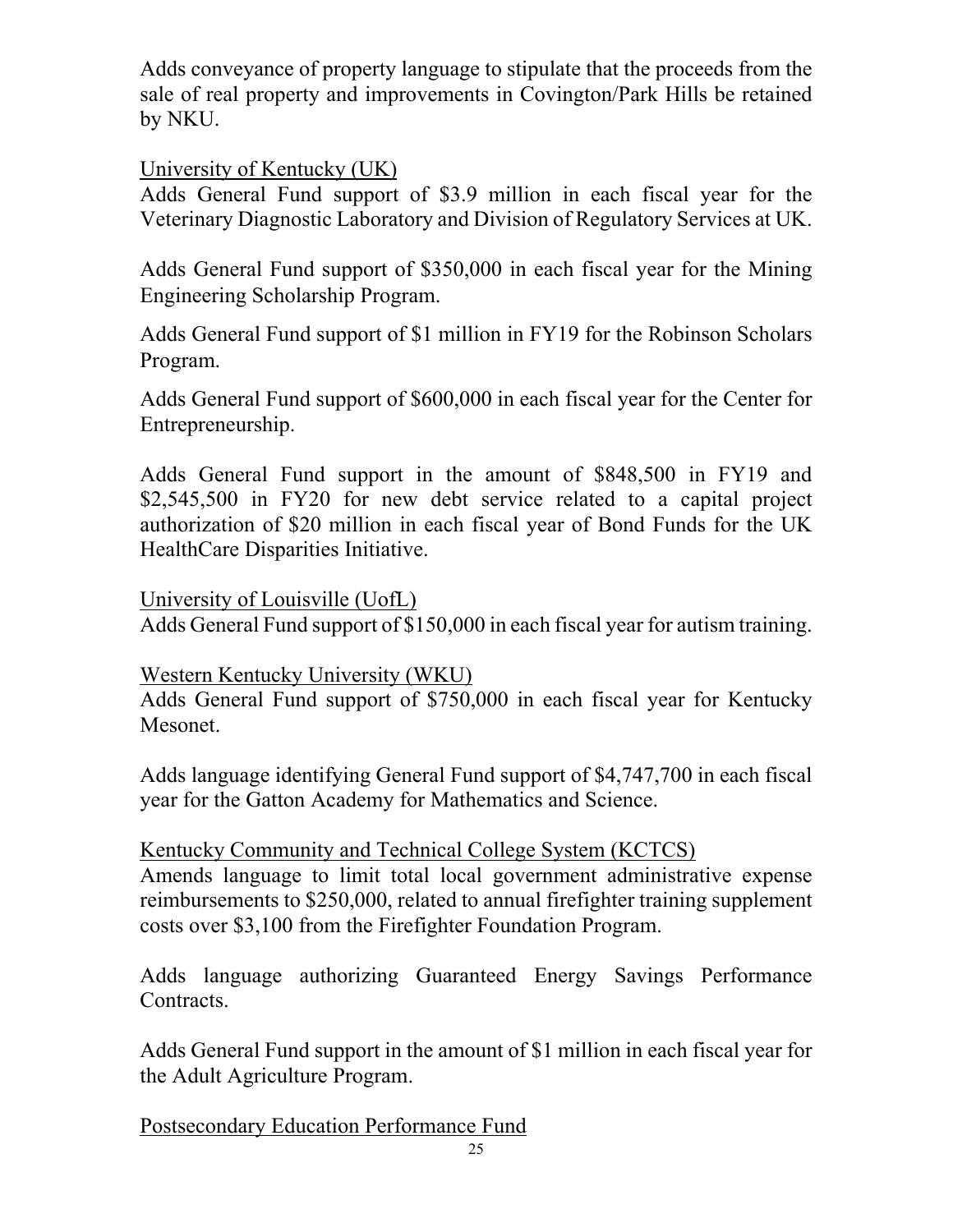Adds General Fund support of \$31 million in each fiscal year for the Postsecondary Education Performance Fund.

# **PART II - CAPITAL PROJECTS**

Eastern Kentucky University (EKU)

Adds biennial capital project support consisting of Restricted Funds of \$25.5 million, Agency Bonds of \$100 million, and Other Funds of \$58 million for EKU capital project authorizations.

#### Kentucky State University (KSU)

Adds biennial capital project support consisting of Agency Bonds of \$17,610,000 for KSU capital project authorizations.

#### Morehead State University (MoSU)

Provides biennial capital project support, consisting of Restricted Funds of \$56,684,000 and Other Funds of \$6 million for MoSU capital project authorizations.

#### Murray State University (MuSU)

Adds biennial capital project support consisting of Restricted Funds of \$32 million for MuSU capital project authorizations.

#### Northern Kentucky University (NKU)

Adds biennial capital project support consisting of Restricted Funds of \$215 million, Agency Bonds of \$21.4 million, and Other Funds of \$56.4 million for NKU capital project authorizations.

### University of Kentucky (UofK)

Adds biennial capital project support consisting of Restricted Funds of \$3,141,000,000, Bond Funds of \$40 million, Agency Bonds of \$300 million, and Other Funds of \$645 million for UofK capital project authorizations.

Adds a Capital Budget project authorization, including Bond Funds of \$20 million in each fiscal year for the UK HealthCare Disparities Initiative.

### University of Louisville (UofL)

Adds biennial capital project support consisting of Restricted Funds of \$430,200,000, Agency Bonds of \$103,875,000, and Other Funds of \$35,980,000 for UofL capital project authorizations.

### Western Kentucky University (WKU)

Adds biennial capital project support consisting of Restricted Funds of \$151.9 million for WKU capital project authorizations.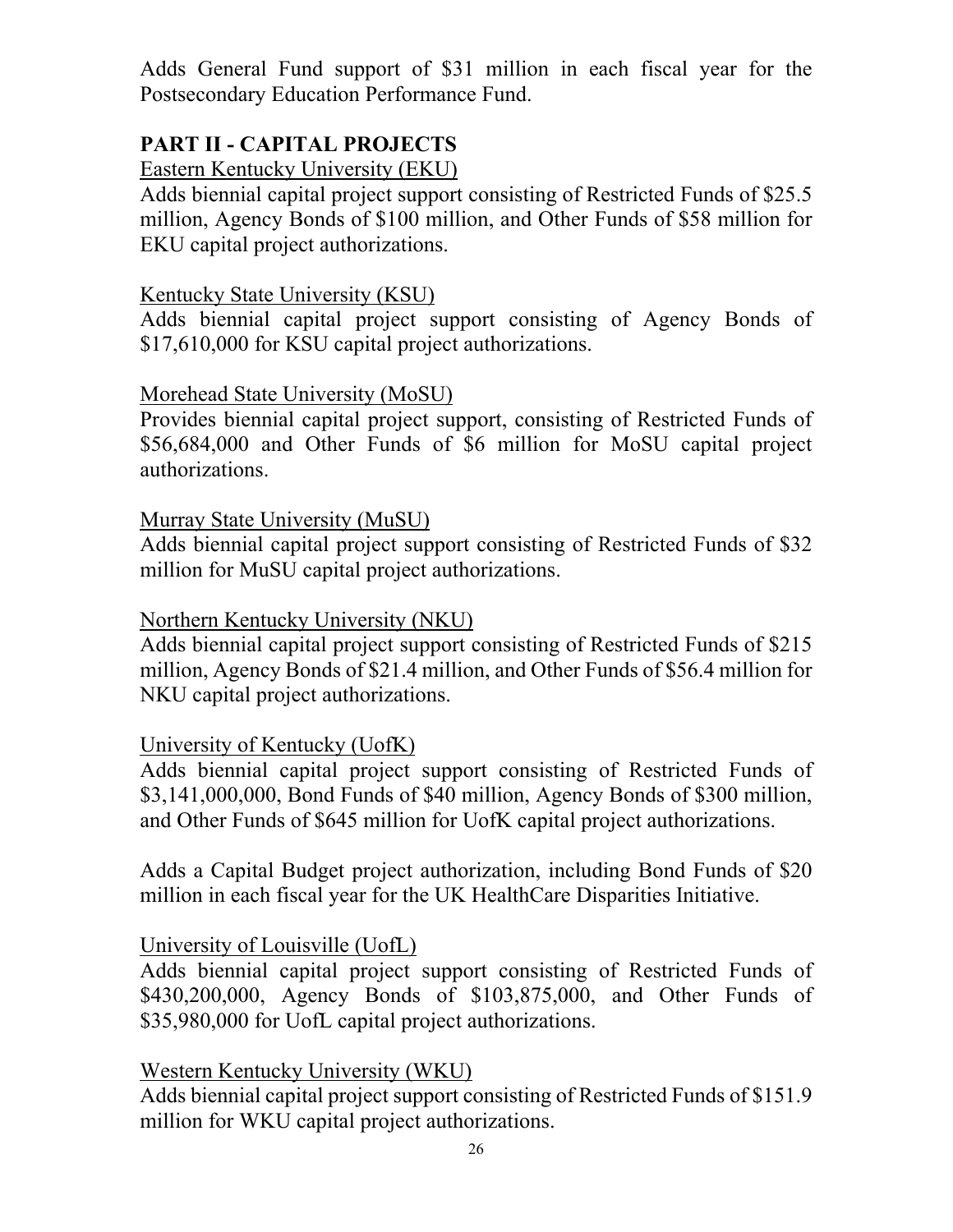Kentucky Community and Technical College System (KCTCS) Adds biennial capital project support consisting of Restricted Funds of \$8 million for KCTCS capital project authorizations.

# **L. PUBLIC PROTECTION CABINET**

## Secretary

Replaces General Fund support of \$305,100 in FY19 and \$309,000 in FY20 with Restricted Funds support.

## Alcoholic Beverage Control

Replaces General Fund support of \$588,800 in FY19 and \$591,900 in FY20 with Restricted Funds support.

Removes the funds transfer of \$1.5 million in Restricted Funds to the General Fund in FY20.

Housing, Buildings and Construction

Amends language regarding funding flexibility to require that any funds transferred from one program to another be returned within the fiscal biennium.

# **M. TOURISM, ARTS, AND HERITAGE CABINET**

## Secretary

Moves language regarding the Kentucky Film Office tax incentives and tax credits to the 2018 Revenue Bill - House Bill 366.

## Tourism

Adds \$130,000 in General Fund support in each fiscal year for the Whitehaven Welcome Center.

## Parks

Adds \$107,200 in General Fund support in each fiscal year for the Capitol Annex cafeteria.

## Fish and Wildlife

Restores language to require FILO project resources to be available to all 120 counties.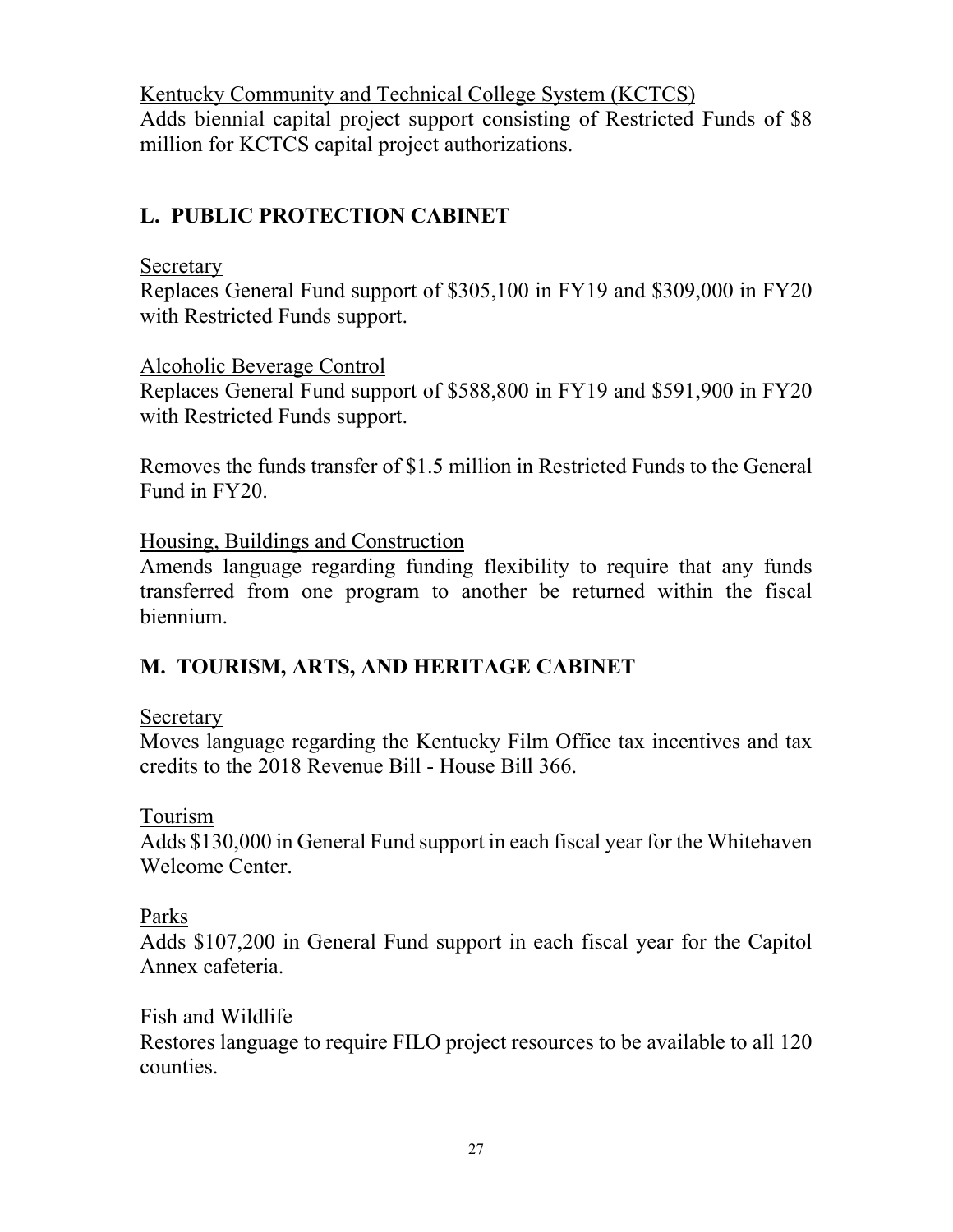Adds language to require Fish and Wildlife to provide a report of all FILO projects to the Interim Joint Committee on Tourism, Small Business, and Information Technology.

## Arts Council

Moves language regarding open meetings and open records to the 2018 Revenue Bill - House Bill 366.

## **N. BUDGET RESERVE TRUST FUND**

Adds \$25 million in each fiscal year to the Budget Reserve Trust Fund.

# **PART III - GENERAL PROVISIONS**

Amends language to stipulate that allotments within appropriated sums for the activities and purposes contained in the Executive Budget shall conform to KRS 48.610 and may be revised pursuant to KRS 48.605 and the provisions of the Executive Budget bill.

Amends language to direct questions that arise in the interpretation of any appropriation in the Executive Budget as to the purpose or manner for which the appropriation may be expended to be decided by the Secretary of the Finance and Administration Cabinet.

Amends language regarding workers' compensation to delete the requirement that public sector self-insured employers are not required to deposit funds as security, indemnity, or bond to secure the payment of compensation liabilities, provided that each public sector employer has the authority to impose taxes or raise tuition in an amount sufficient to recoup payments of compensation liabilities as they are incurred.

Removes premium and retaliatory taxes provision.

Amends language to direct the Executive Branch to operate within the appropriations authorized in the Executive Budget and to allow the Secretary of a Cabinet, the Commissioner of Education, and other agency heads to request a reallocation among budget units under his or her administrative authority of up to ten percent of General Fund appropriations for approval by the State Budget Director; requires the State Budget Director to report to the Interim Joint Committee on Appropriations and Revenue at least 30 days prior to the proposed transfer.

Removes adoption of budget reductions provision.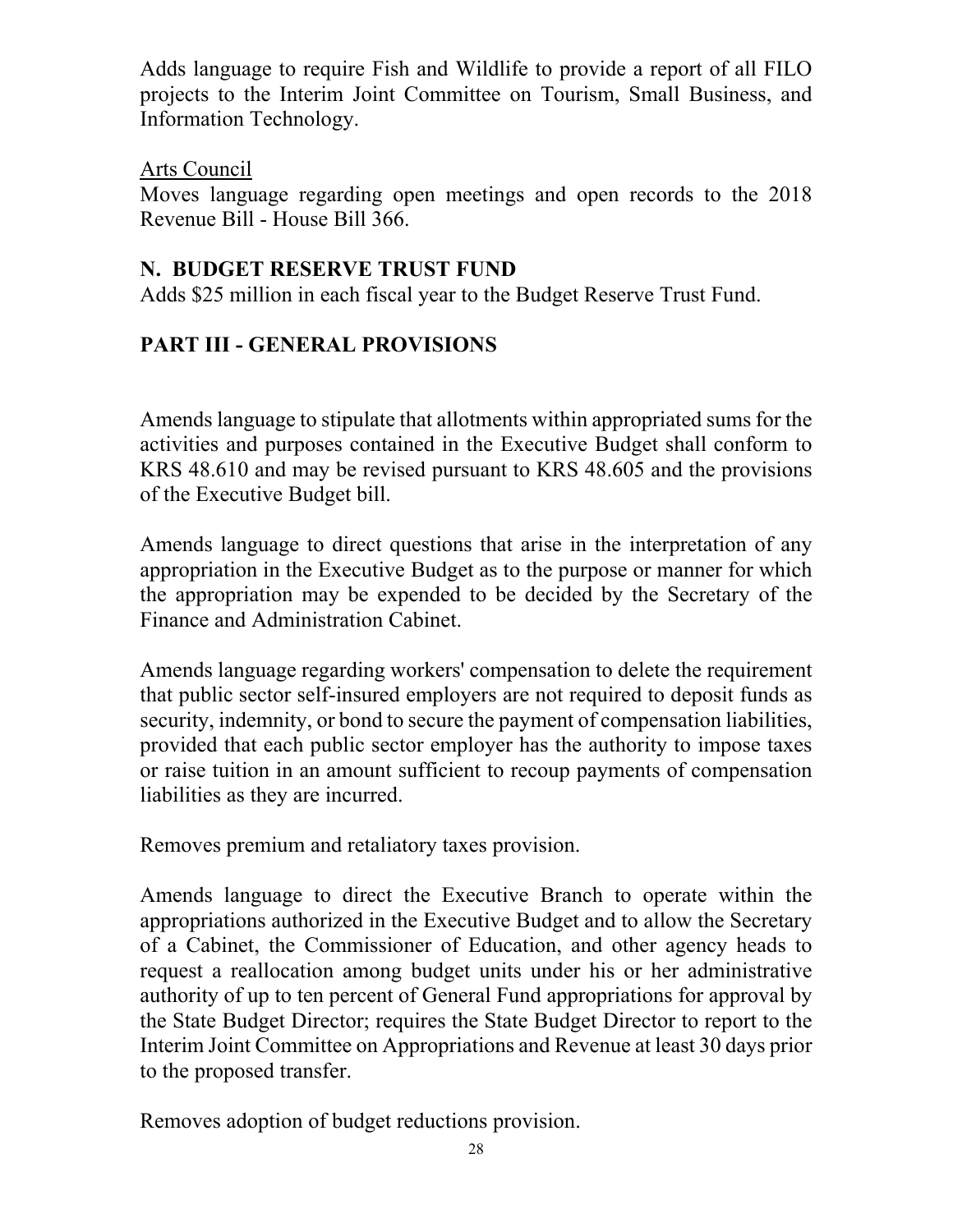Amends language regarding a report on local school district administrative expenditures directing local school districts to reduce their administrative costs to the extent feasible in order to provide quality instruction and to require local school districts to report to the Legislative Research Commission and the Department of Education.

Amends language regarding state-funded university and Kentucky Community and Technical College system faculty employment to allow each Board of Regents or Board of Trustees to reduce the number of faculty, including tenured faculty, when the reduction is a result of the board discontinuing or modifying an academic program and requires boards to provide ten days' notice in writing to all faculty members being removed.

Amends language regarding employee layoffs, furloughs, and reduced hours to remove efficiency as a reason for layoff, furlough, or reduction of hours and provide that the action is appealable.

Removes language allowing the Cabinet for Economic Development to carry out the Science and Technology Program.

Removes language requiring employees of the Kentucky Teachers' Retirement System, except for the Executive Secretary, to be subject to the state personnel system.

Removes language stipulating that the Kentucky Film Office shall not accept any applications nor approve any eligible projects for tax incentives or tax credits during the 2018-2020 fiscal biennium.

Removes program elimination provision.

Removes provision directing any funds or assets recovered by the Attorney General in connection with a lawsuit in which he is a party or has entered his appearance on behalf of the Commonwealth to be paid directly to the Commonwealth and deposited in a trust and agency account.

Adds language stipulating that funds appropriated in the Executive Budget shall not be expended for any purpose not specifically authorized.

Adds language to provide for fiscal year 2019-2020 funds expenditure restriction.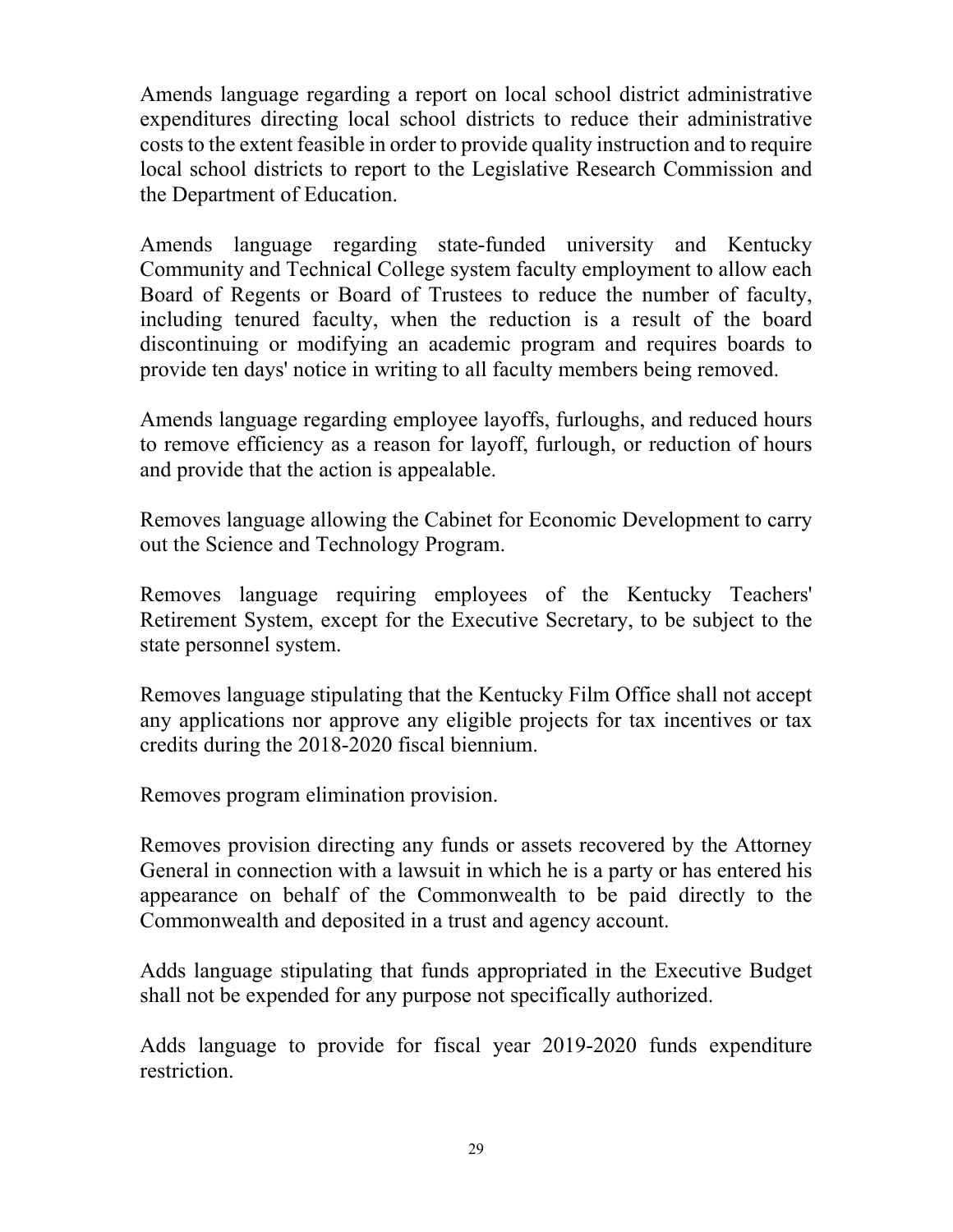Adds language directing the Executive Branch to carry out all appropriations and budgetary language provisions contained in the Executive Budget.

Adds language to stipulate that all authorized computer information technology projects shall submit progress reports to the Capital Projects and Bond Oversight Committee.

Adds language to provide for equipment service contracts and energy efficiency measures.

Adds language prohibiting debt restructuring transactions.

Adds language to outline the process for the effects of subsequent legislation.

Adds language to direct the permitted use of water and sewer Bond Funds.

Adds language to set out the approval process for the use of state aircraft.

# **PART IV - STATE SALARY/COMPENSATION, BENEFIT, AND EMPLOYMENT POLICY**

Amends language regarding the authorized personnel complement to require a report to be provided to the Interim Joint Committee on Appropriations and Revenue on a monthly basis.

Moves language regarding monthly per employee health insurance benefits assessment to the 2018 Revenue Bill - HB 366.

Amends language regarding health care spending accounts to require a monthly reimbursement to a health flexible spending account of no less than \$175 to each employee that waives coverage.

Adds language requiring a monthly turnover savings report be submitted to the Interim Joint Committee on Appropriations and Revenue.

# **PART VI - GENERAL FUND BUDGET REDUCTION PLAN**

Amends the plan to require that a budget revision shall not be taken in excess of the actual or projected revenue shortfall.

Amends the plan to include Constitutional Officers to direct and implement reductions in their respective budget units.